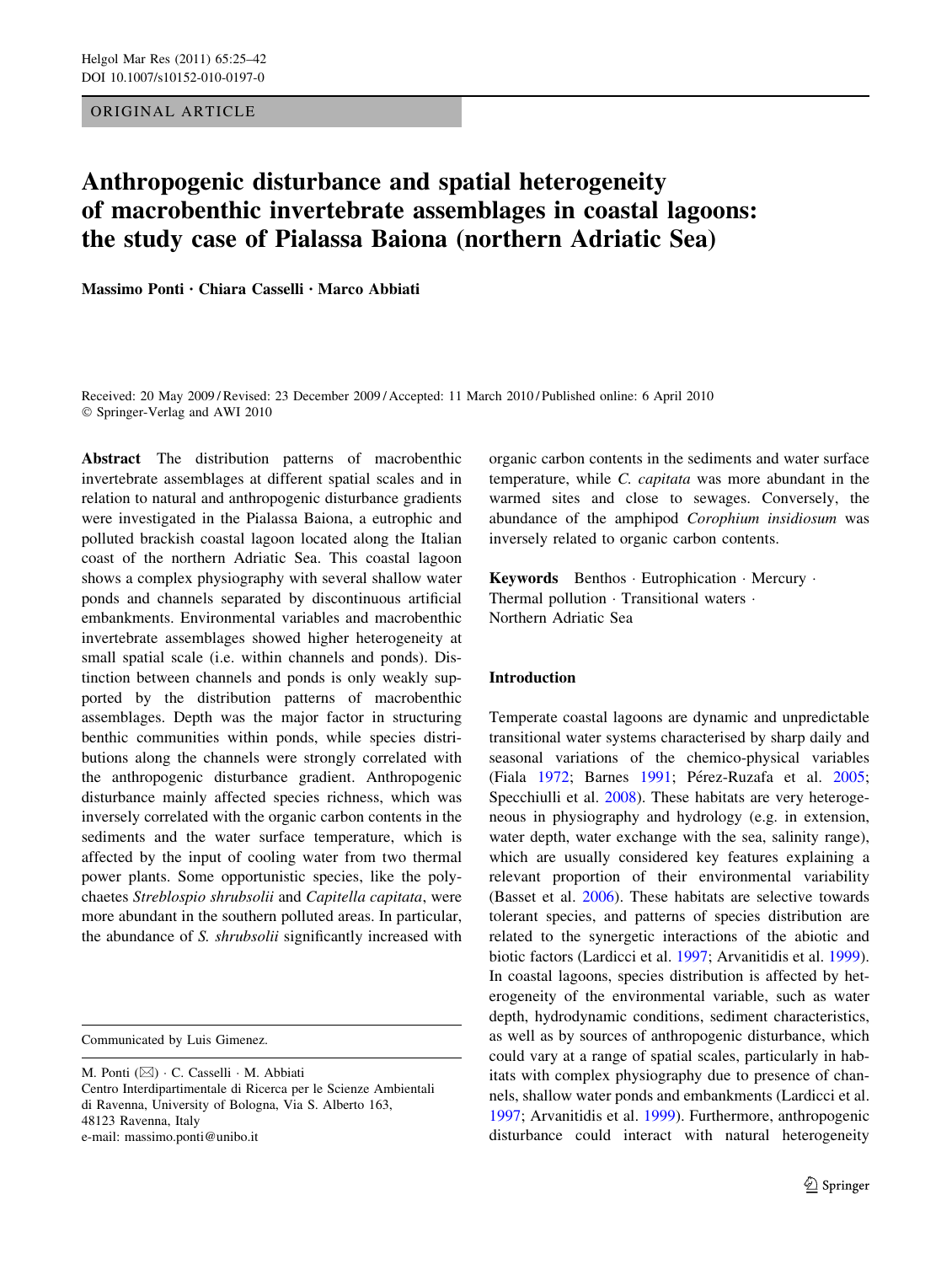<span id="page-1-0"></span>affecting patterns of species distribution, species diversity and ecosystem functioning. In quality assessment and in analysing human impacts in transitional waters, variability at small spatial scales and natural vs. anthropogenic disturbance gradient need to be carefully investigated (Cao et al. [1996;](#page-16-0) Weis et al. [2004](#page-17-0); Ponti et al. [2008](#page-17-0)).

The Italian northern Adriatic coastal area mainly consists of lagoon–river delta systems, hosting a large number of transitional water bodies. These habitats range for the largest and most studied Lagoon of Venice, to wetlands, estuaries, embayment, ponds, differing in their extension and connection with the sea. The increasing pressures (e.g. eutrophication, chemical and thermal pollution, over-harvesting, dredging and habitat loss) inevitably lead to degradation of these ecosystems (Abbiati et al. [2010](#page-16-0)). The aim of present study was to investigate the distribution patterns of macrobenthic assemblages in the Pialassa Baiona, a northern Adriatic brackish lagoon, characterised by a complex network of channels connecting shallow water ponds and by several sources of industrial and urban pollution. The possible effects of natural (e.g. depth, grain size, distance from the sea) and anthropogenic disturbance gradients (e.g. sediment organic content, Hg contamination, water temperatures affected by thermal pollution, distance from sewage inputs) on the distribution patterns of macrobenthic assemblages were investigate using a hierarchical sampling design, which allow to analyse patterns of spatial variability of species assemblages at scales of sites (hundreds of metres apart), areas (separated by

Fig. 1 Map of Pialassa Baiona lagoon, showing sampling sites located in channels (circles) and ponds (triangles). Legend: VEN: Vena del Largo pond; POL: Pola Longa pond; RIS: Risega pond; MAG: Magni pond; BAC: Baccarini channel; TBF: Taglio della Baiona-Fossatone channel; BAI: Baiona channel; STA: Magni-Staggi channel (geographic grid UTM 32T, European Datum 1950)

discontinuous embankments), and two putative habitats: channel and pond.

# Materials and methods

## Study area

Pialassa Baiona is a eutrophic micro-tidal lagoon located along the northern Adriatic coast of Italy (Fig. 1). This area was declared wetland of international importance under the Ramsar Convention in 1981 and is included among the sites of Community interest (pSCIs, ''Habitat'' Directive 92/43/EEC). Nowadays, the lagoon is exploited for recreational fishing, Manila clams (Ruditapes philippinarum) harvesting, regulated hunting, leisure and cultural activities such as canoeing, guided walking tours and bird watching.

The lagoon was originated in the eighteenth century. Nowadays, discontinuous artificial embankments divide the lagoon into several shallow water ponds with an average depth of 1 m. Main ponds are connected each other and to the sea by channels. In channels, the depth ranges from 1 m to 8 m in the landward and seaward sides, respectively. On average, the water covers an area of 10 km<sup>2</sup> , tidal range can exceptionally exceed 1 m, and usually vast shallow areas emerge during low tides. The lagoon receives water inputs from five main channels that drain a watershed of 264  $km^2$ , including urban (9%) and

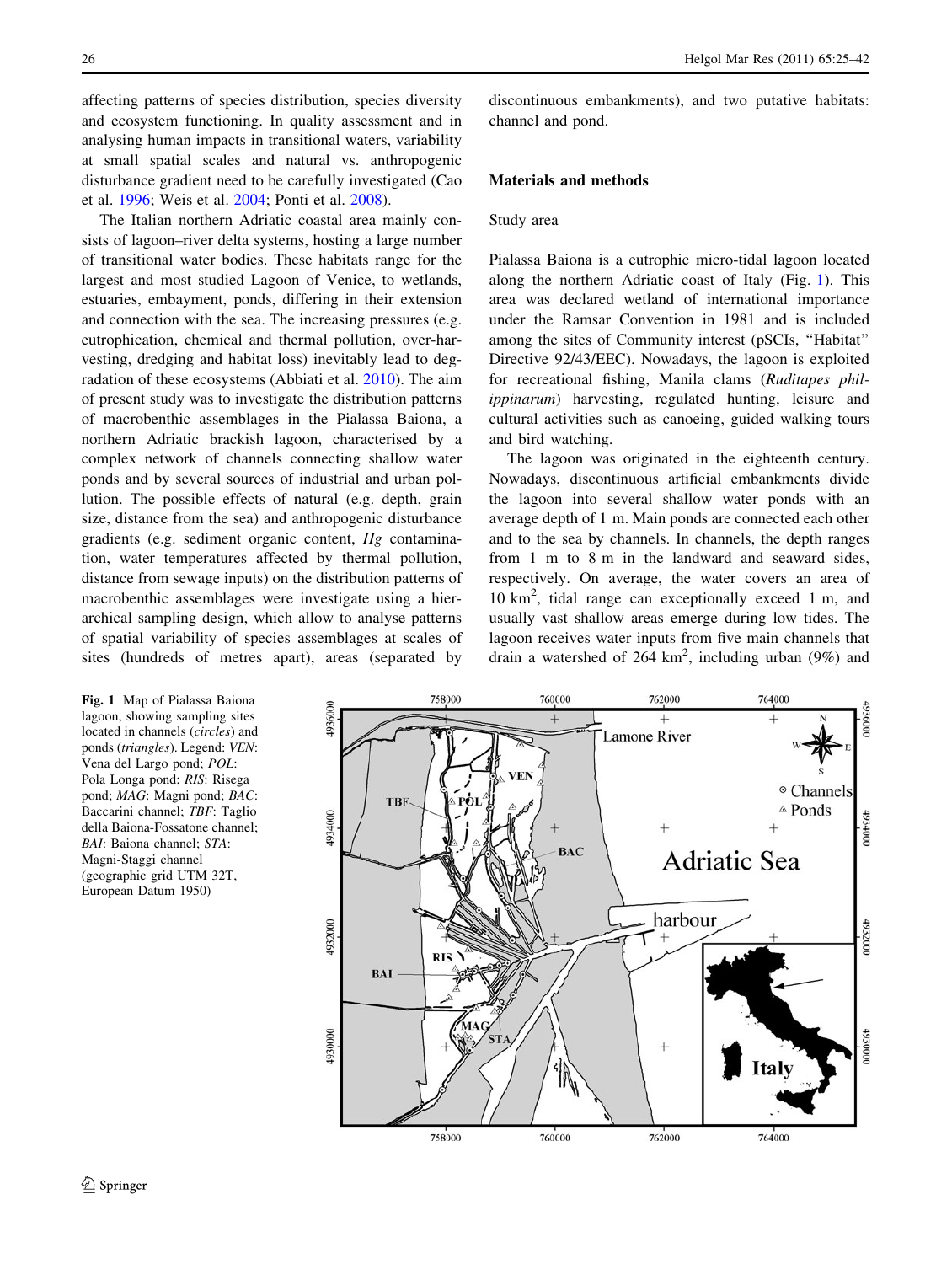agricultural (87%) areas. The southern channel collects also the wastewater coming from urban and industrial sewage treatment plants and from two thermal power plants. Nutrient inputs are mainly located in the southern area (Ponti et al. [2005](#page-17-0)). Overall water turnover in the lagoon has been estimated in 3 days. Phytoplankton blooms and intense growth of seaweeds (Ulva sp., Enteromorpha sp., Gracilaria sp.) were frequently observed during the summer, especially in the southern part. Dystrophic crises were often recorded in the summer (Ponti and Abbiati [2004](#page-17-0)).

From 1958 to 1976, Pialassa Baiona was heavily impacted by industrial pollution. Mercury, polycyclic aromatic hydrocarbons (PAHs), and synthetic polymers were among the most important pollutants which nowadays contaminate the sedimentary compartment (Fabbri et al. [1998,](#page-16-0) [2000](#page-16-0); McRae et al. [2000](#page-16-0); Abbondanzi et al. [2005](#page-16-0)). Although the release of mercury ceased in the middle 1970s, superficial sediment are still contaminated, with a total mercury load ranging from 0.13 to 250  $\mu$ g g<sup>-1</sup> dry weight (Trombini et al. [2003\)](#page-17-0). The pollution gradient decreases from south to north, in relation to the distance from the southern industrial area (Trombini et al. [2003](#page-17-0)). Previous studies on the Pialassa Baiona showed a correlation between total mercury concentrations in sediments and the overall level of contamination due to other pollutants, such as PAHs and synthetic polymers (Fabbri et al. [2000,](#page-16-0) [2001b\)](#page-16-0). These results were ascribed both to the common history of the inputs of contaminants and to the transport processes of pollutants across the Pialassa Baiona lagoon.

Pialassa Baiona, as well as most temperate coastal lagoons, is a heterogeneous environment, where physical and biological variables change at different spatial and temporal scale. Thanks to the relatively small size and to the complex patterns of natural and anthropogenic stressors, it provides a natural mesocosm to test theories on models of species distribution in TW habitats.

## Sampling and laboratory analyses

In the Pialassa Baiona lagoon, ponds and channels represent different putative habitats. The channels represent about 23% of the total water surface and contain almost half of the total water volume of the lagoon (Ponti et al. [2005\)](#page-17-0). Within each habitat, macrobenthic assemblages were investigated at two spatial scales: areas, separated by discontinuous embankments, and sites, within each area, hundreds of meter apart. Four channel areas (BAC: 'Baccarini'; TBF: 'Taglio della Baiona-Fossatone'; BAI: 'Baiona'; STA: 'Magni-Staggi') and four pond areas (VEN: 'Vena del Largo'; POL: 'Pola Longa'; RIS: 'Risega'; MAG: 'Magni') were randomly chosen (Fig. [1\)](#page-1-0). Five sampling sites were haphazardly located in each area (channels and ponds), and two replicate samples were collected at each site by means of a Wildco® box corer with a sampling area of  $0.0225 \text{ m}^2$ . Samples were collected in June 2002. After a pre-sieving (0.5 mm mesh) in the field, samples were preserved using a buffered solution of 4% formaldehyde. Specimens were identified to the lowest possible taxonomic level, using a binocular microscope, and counted.

Several environmental variables were measured at each site, some of them related to the morphology and sedimentology of the lagoon (e.g. depth, grain size, pore water salinity, water flow speeds, distance from the sea), while the other are linked to anthropogenic disturbance (e.g. sediment organic content, Hg contamination, water temperatures affected by thermal power plants, distance from sewage inputs).

Water depths were measured by a metric tape and then referred to the mean lower low water (MLLW). A sample of superficial sediment (0–5 cm horizon) was collected at each site using a hand corer sampler to analyse sand and silt–clay percentage, organic carbon content, pore water salinity and mercury contamination. The apparent Redox Potential Discontinuity (RPD) was measured as depth of boundary between the light aerobic near-surface sediment and the underlying black hypoxic or anoxic sediment. Even though RPD is a qualitative measure of the redox status of the sediment, which could be little affected by the ''wall effect'' caused by core penetration into the sediment, it can be used as a proxy of the oxic/anoxic status of the sediments (Bona et al. [2000\)](#page-16-0). Sand and silt–clay sediment content was measured as dry weight percentage after wet sieving (0.063 mm mesh), retaining the fine fraction by filter paper (particle retention 11  $\mu$ m), and drying at 90 $\degree$ C for 24 h. Sediment organic content was determined as percentage loss of weight on ignition  $(LOI)$  at 500°C for 8 h after drying at 90 $^{\circ}$ C for 24 h (King et al. [1998](#page-16-0)). Salinity of the pore water  $(Spw)$  was measured with a hand refractometer after the water extraction by a syringe and glass microfibre filters (grade GF/F, particle retention  $0.7 \mu m$ ).

Total mercury in the sediment  $(Hg)$  was analysed by Cold Vapour Atomic Absorption Spectrometry (CVAAS) after digestion with nitric and sulphuric acid (as in Fabbri et al. [2001a](#page-16-0)). Reagent blanks and certified reference materials, PACS-2, was analysed concurrently with sediment samples to validate the method used. Concentrations are expressed on a dry weight basis.

The water temperature changes rapidly during the day in function of solar radiation and tidal flow; therefore, synoptic measures of the surface temperature are needed to provide a reliable spatial pattern. Water surface temperatures (Ts) were measured during a summertime survey,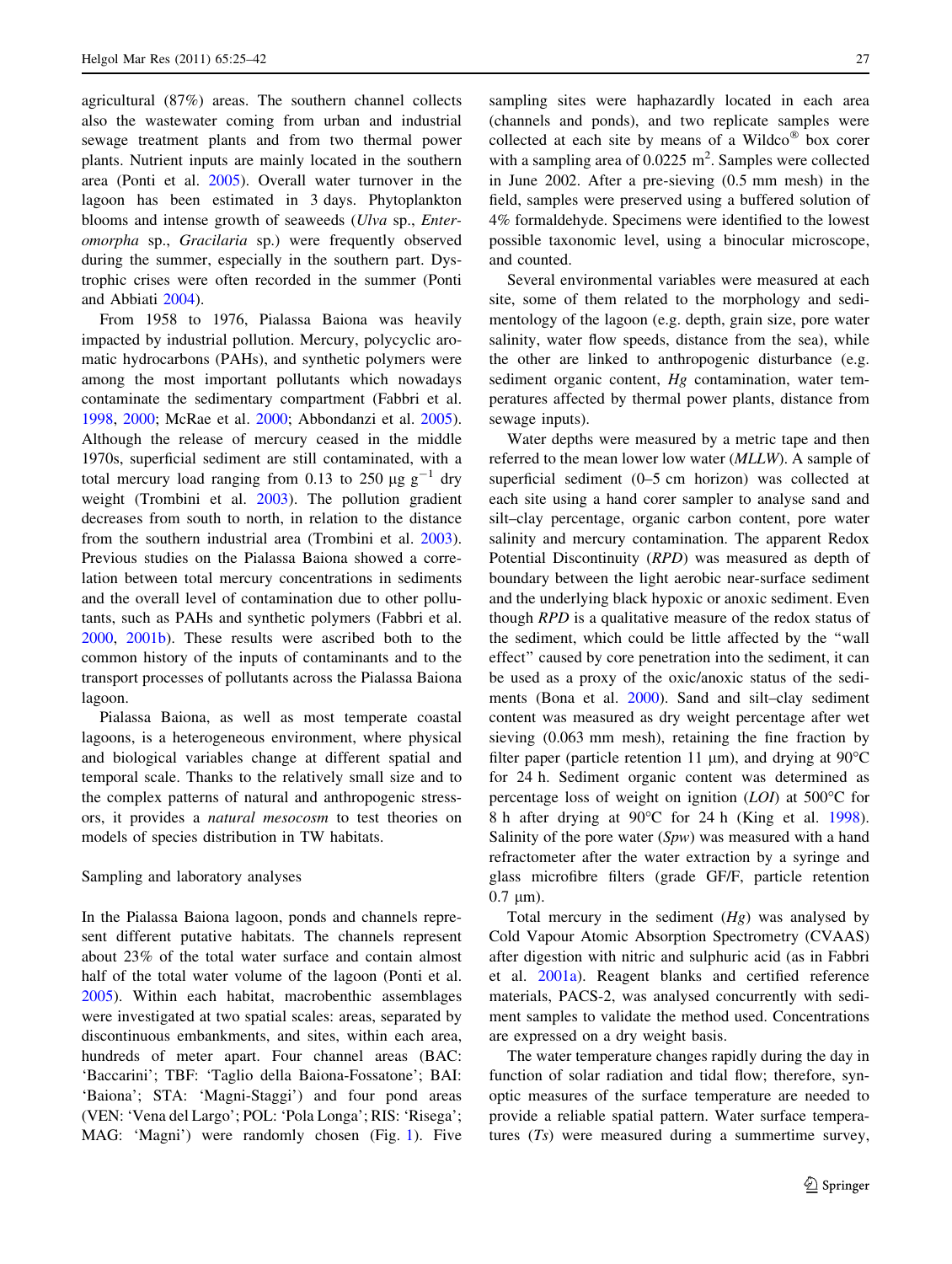carried out covering most of the lagoon, using a combined temperature and DGPS position recorder, in less then 2 h at the low tide stand. This survey provided a high spatial resolution and reliable measure of the thermal pollution gradient within the lagoon; even though these measures appeared as a snapshot, the results in term of  $\Delta T$  were in well accordance with those carried out by six digital thermometers permanently placed around the lagoon (data stored every 30 min for 1 year). Average water flow speeds  $(Fm)$ , for the sites located in the channels, were obtained simulating a complete lunar tide cycle with a hydrodynamic model (developed by the Hydraulic Laboratory of the University of Bologna, by courtesy of Prof. A Lamberti), based on the Full Equation model (FEQ, Franz and Melching [1997\)](#page-16-0).

Distances of the sampling sites from the outlet into the sea  $(Dc)$  and from the main sewage inputs  $(Ds)$ , located in the south-western part, were considered as possible explanatory environmental variables related to water renewal and pollution gradient, respectively. These distances were measured along the preferential water paths on the digital cartography according to the hydrodynamic model.

#### Data analyses

Macrobenthic assemblages were analysed in term of species abundance. Species richness (as number of species, S), species diversity (as Hill's diversity number  $NI = \text{Exp } H'$ , where  $H'$  is the Shannon's index based on natural logarithm) and the corresponding evenness component (as  $N10 = N1/S$ ) were calculated for each replicate sample (Gray [2000\)](#page-16-0).

Hierarchical analysis of variance (ANOVA) was applied to single species abundance, total abundance (A) and diversity indices  $(S, N1)$  and  $N10$ ) to test for significant differences among Habitats (2 levels, fixed), Areas (4 levels, random, nested in Habitats) and Sites (5 levels, random, nested in Areas). Cochran's C test was used to check the assumption of homogeneity of variances and, when necessary, appropriate transformations were applied. If variances were slightly heterogeneous even after transformations (Cochran's C test  $P \lt 0.05$ ), the analyses were run at  $\alpha = 0.01$  for significance test, while when variances were high heterogeneous (Cochran's C test  $P < 0.01$ ) only not significant results were retained (Underwood [1997\)](#page-17-0). Bonferroni correction for multiple tests was not applied.

Patterns of environmental variables between habitats and areas were analysed by ANOVA. Differences in water flow speeds were analysed only among channels. Student-Newman-Kuels (SNK) post-hoc test was used for multiple comparisons of the means (Underwood [1997\)](#page-17-0).

Spatial distribution of the assemblages were analysed using principal coordinate analysis (PCO, i.e. metric multidimensional scaling) based on Bray-Curtis dissimilarities of square root-transformed data (Anderson [2003b;](#page-16-0) Anderson and Willis [2003\)](#page-16-0). Differences in community structures between habitats in different areas and sites were assessed by permutational non-parametric multivariate analysis of variance (PERMANOVA) following the same experimental design adopted for ANOVA (Anderson [2001](#page-16-0), [2005](#page-16-0)). When less then 999 unique values in the permutation distribution were available, asymptotical Monte Carlo P-values were used instead of permutational P-values.

Relationships between the similarity distribution patterns of the assemblages and the environmental variables were investigated by a multivariate multiple regression based on the Bray-Curtis dissimilarities of square roottransformed species data, averaged among sites of the same area (McArdle and Anderson [2001](#page-16-0)). Multiple regressions were performed using the 'DISTLM forward' procedure (Anderson [2003a](#page-16-0)) that give a forward selection of the variable that better explain the observed assemblages patterns, with tests by permutation. Possible correlations between species abundances and measured environmental variables were investigated using Pearson's linear correlation. Linear correlation among environmental variables and between them and species diversity indices were also investigated.

# **Results**

A total of 81 taxa of macrobenthic invertebrates were recorded, 52 were identified to species level. The distribution of taxa among the forty sites is reported in the Appendix. Mean number of taxa (S) per site  $(n = 2)$  ranged from 8.5  $(\pm 1.5$  SE) to 32.5  $(\pm 0.5$  SE). Species richness showed high significant differences both among sites and areas, while it did not differ significantly among habitats (Fig. [2](#page-4-0) and Table [1\)](#page-5-0). Southern channel, where the anthropogenic disturbance sources are located, showed the lowers number of species (SNK:  $STA \ll BAI = BAC = TBF$ ). No significant differences were detected among habitats, areas or sites in species diversity (N1) (Fig. [2](#page-4-0) and Table [1](#page-5-0)). Evenness (N10) varied from  $0.09 \pm 0.01$  to  $0.66 \pm 0.04$  $(\pm SE, n = 2)$ , and significant differences were found among areas and site, but not between habitats (Fig. [2](#page-4-0) and Table [1](#page-5-0)).

#### Species distribution

The amphipod Corophium insidiosum was the most abundant taxon, followed by nematodes, Hydrobia cfr. ventrosa, Corophium acherusicum, unidentified tubificid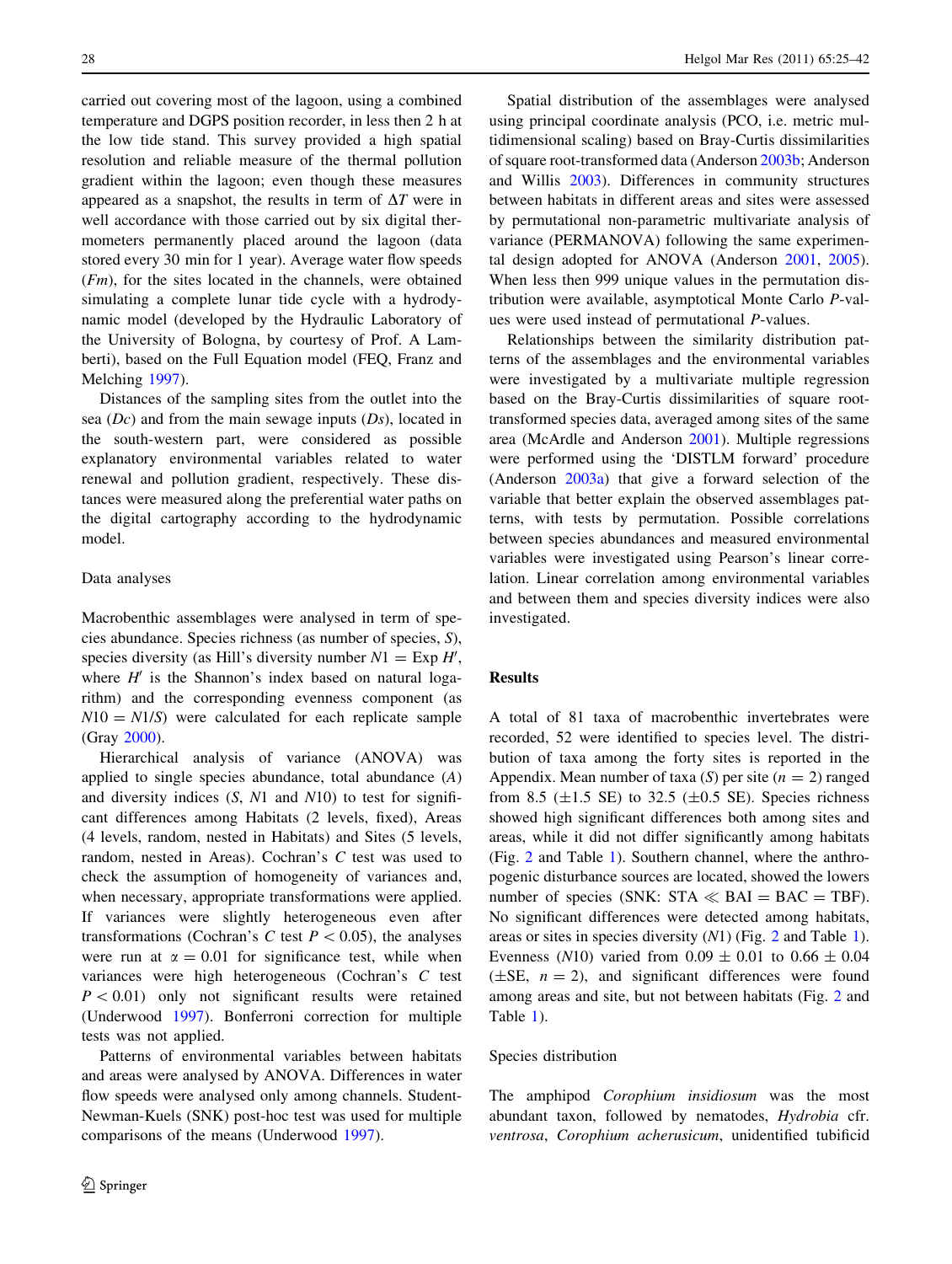<span id="page-4-0"></span>

Fig. 2 Mean species richness (number of species, S), species diversity (Hill's  $N1$ ) and evenness (Hill's  $N10$ ) per sample (+SE,  $n = 5$ ) at each study area

oligochaetes, Microdeutopus gryllotalpa, Polydora ciliata, Gammarus aequicauda, unidentified Actiniaria, Capitella capitata, Chironomus salinarius, Abra segmentum, Streblospio shrubsolii, Idotea balthica, Malacoceros cfr. fuliginosus, Musculista senhousia and Amphipholis squamata. The distribution of the 36 most abundant taxa was analysed by ANOVA in order to test for differences among putative habitats, sites and areas (Table [1\)](#page-5-0). Most of the species showed significant differences among sites. Hediste diversicolor and Nebalia sp. were the only two taxa that did not show difference related to both site and area, while Cirrophorus furcatus is the only species showing significant differences among areas, but not among sites. Although the great variability observed at small spatial scales, Melita palmata, Mytilus galloprovincialis and Streblospio shrubsolii were significantly more abundant in the channels, the mud snail Hydrobia cfr. ventrosa and the polychaete Malacoceros cfr. fuliginosus were more abundant in the ponds.

## Patterns of the macrobenthic assemblages

The first two axes of the PCO explained 21.13 and 19.76% of the variability of macrobenthic invertebrate assemblages, respectively (Fig. [3](#page-7-0)). The scatter plot of sampling points showed some degree of separation between the assemblages inhabiting channels and ponds, as well as among some areas (Fig. [3](#page-7-0)). These patterns were confirmed by the PERMANOVA test, showing significant differences among habitats, areas and sites (Table [2](#page-7-0)). Altogether, the assemblages in the channels appeared more heterogeneous than those of the ponds. Moreover, assemblages found in the southern channel and pond (i.e.  $STA = 'Magni-Staggi'$ ) channel and  $MAG = 'Magni'$  pond), which are close to the sources of anthropogenic disturbance, were well separated on the left of the plot (Fig. [3](#page-7-0)).

The correlation of PCO Axes with species abundance, superimposed on the PCO ordination (Fig. [4](#page-8-0)), showed a high number of taxa related to the central and northern channels (right upwards rows), as well to the central and northern ponds (right downwards rows), while the abundance of only few species slightly increase towards southern 'Magni-Staggi' channel and 'Magni' pond (to the left in the plot). Species related to the southern channel and pond includes the polychaetes Streblospio shrubsolii, Capitella capitata, and Phyllodoce mucosa.

# Patterns of environmental variables

Average values of the environmental variables for each area were reported in Table [3](#page-8-0). No significant differences were found in depth between areas within ponds or channels, while the average depth in channels  $(-1.75 \pm 1.75)$  $0.20 \text{ m} \pm \text{S}$ . E. was significantly greater than in ponds  $(-0.38 \pm 0.15 \text{ m} \pm \text{S.E.}; \text{Table 4}).$ 

Sand contents in the sediments were extremely variable, varying from 12.1 to 89.5% in weight. These percentages are mainly related to the interaction between present sedimentation processes and the occurrence of relict sand dunes. Although hydrodynamic conditions are expected to differ between channels and ponds, no significant differences in sand contents were found between the considered areas or habitats (Table [4\)](#page-9-0).

Content of organic carbon in sediment ranged between 3.5 and 25.0%. Significant differences were observed among areas (Table [4\)](#page-9-0), due to the higher organic carbon content in 'Magni' pond compare to 'Risega' and 'Vena del Largo' ponds. On average, no significant differences in organic carbon contents between channels and ponds were found. Although sand percentage and organic carbon contents seem to have different patterns, a weak but significant negative correlation between them was found  $(R =$  $-0.4293$ ,  $P = 0.006$ ; Table [5](#page-9-0)).

The apparent Redox Potential Discontinuity (RPD) varies from 0 to 85 mm of thickness. Significant differences were found between areas (Table [4](#page-9-0)), in particular the aerobic layer was thinner in the 'Magni' pond compared to the other. High, but not significant, differences between channels and ponds were found (Table [4](#page-9-0)) and, on average, the aerobic layer was thinner in ponds than in channels. This result is consistent with the weak negative correlation between *RPD* and depth  $(R = -0.3517, P = 0.026;$ Table [5](#page-9-0)).

Salinity of pore water  $(Spw)$  varies from 24 to 40 psu, no significant differences among areas or habitats were found (Table [4\)](#page-9-0). A weak correlation between Spw and RPD was observed  $(R = 0.3662, P = 0.020;$  Table [5](#page-9-0)).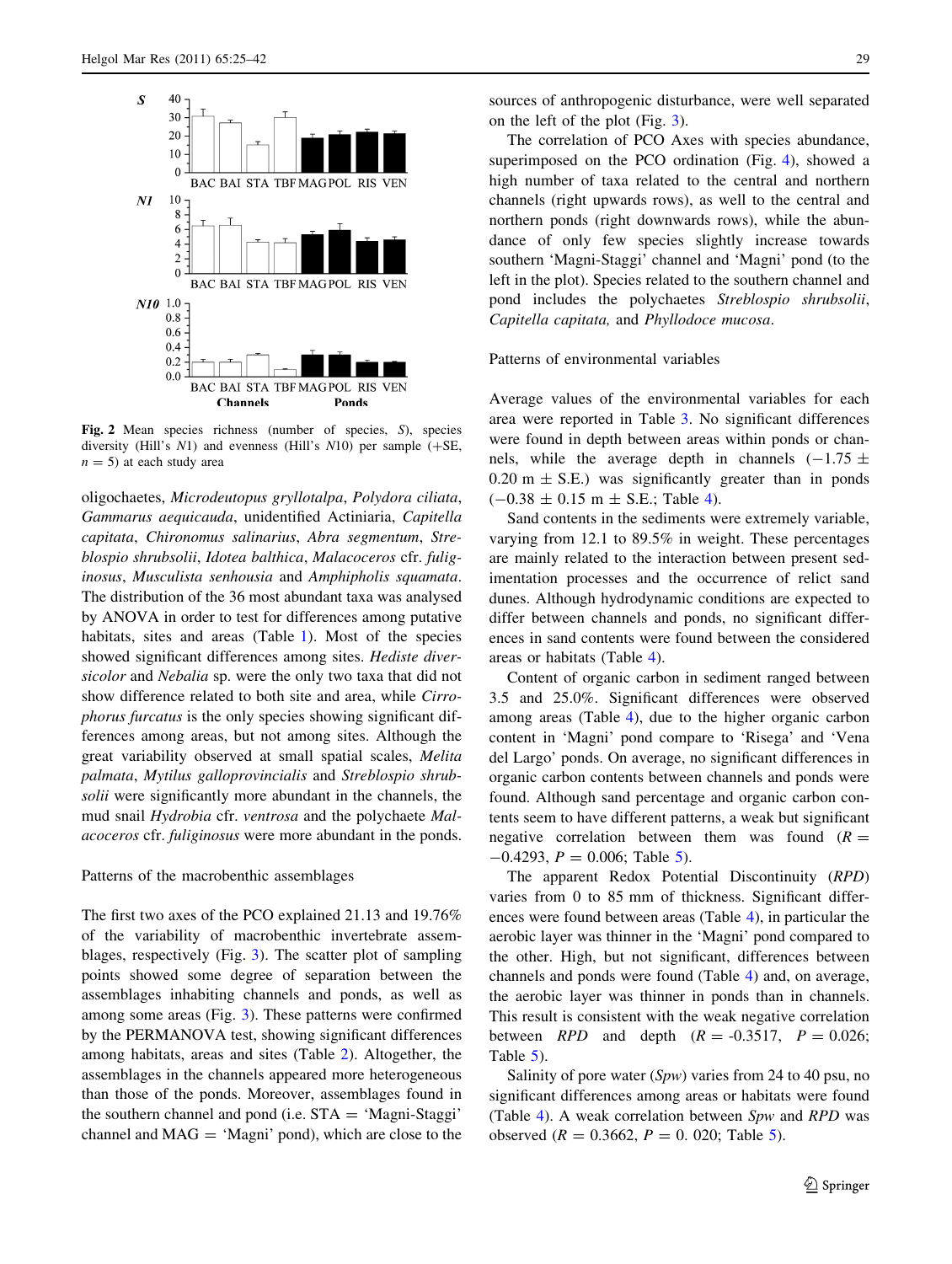<span id="page-5-0"></span>

| :                                                                                            |                                                |
|----------------------------------------------------------------------------------------------|------------------------------------------------|
|                                                                                              |                                                |
|                                                                                              |                                                |
|                                                                                              |                                                |
| i                                                                                            |                                                |
| $\ddot{\phantom{0}}$                                                                         |                                                |
|                                                                                              |                                                |
| -<br>-<br>-                                                                                  |                                                |
| f<br>c                                                                                       |                                                |
| i                                                                                            |                                                |
| $\frac{4}{3}$<br>م<br>م                                                                      |                                                |
|                                                                                              |                                                |
|                                                                                              |                                                |
| ć                                                                                            |                                                |
|                                                                                              |                                                |
|                                                                                              |                                                |
| i<br>$\frac{1}{2}$                                                                           |                                                |
| ֧֧֧֦֧֦֧֧֦֧֦֧֧֦֧֧֦֧֦֧֧֪֧֪֪֧֧֪֪֪֪֪֪֪֪֛֟֓֓֓֓֓֓֓֓֓֓֓֓֓֓֓֓֓֓֓֓֝֬֓֓֝֬֓֓֓֓֓֓֓֓֓֝֓֓֝֬֝֬֓֝֬֝֓֬֝֓֬֝֓֝֬ | $\ddot{\phantom{a}}$<br>i                      |
| i<br>l                                                                                       |                                                |
|                                                                                              |                                                |
| $\sim$<br> <br> <br>                                                                         |                                                |
| i                                                                                            | م<br>ء<br>.                                    |
| i<br>Contae<br>֦֦֧ׅ֧֧֧ׅ֧ׅ֧ׅ֧ׅ֧֚֚֚֚֚֚֚֚֚֚֚֚֚֚֚֚֚֚֚֚֚֚֚֚֚֚֚֡֡֜֡֓֡֡֡֡֡֡֡֡֬֜֓֝֓֝֓֜֜֜֜֝<br>ì      | j<br>ׅׅ֪ׅ֧֚֚֚֚֚֚֚֚֚֚֚֚֚֚֚֚֚֡֡֡֜֓֡֡֜֓֡֡֡֡֓֡֬֝֓֞ |
| ١                                                                                            | i                                              |
| able 1<br>i<br>F                                                                             |                                                |

|                              | Source of variation    |             | Habitat<br>(1 df) |      |                          | Area (Habitat)<br>(6d) |              |                       | Site (Area (Habitat))<br>$(32 \text{ df})$ |                 |              | Residual<br>(40d) |
|------------------------------|------------------------|-------------|-------------------|------|--------------------------|------------------------|--------------|-----------------------|--------------------------------------------|-----------------|--------------|-------------------|
|                              | Transf.                | Cochran's C | SM                | Щ.   | ρ,                       | SM                     | $\mathbf{r}$ | P,                    | SM                                         | Ŀ,              | P,           | SM                |
| $\mathbf{c}$                 | None                   | ns          | 208.0125          | 12   | $0.3310$ ns              | 185.9792               | 6.02         | $0.0003***$           | 30.9063                                    | 3.45            | $0.0001***$  | 8.9625            |
|                              | None                   | $P < 0.01$  | 3.7761            | 0.55 | $0.4859$ ns              | 6.8534                 | $^{1.48}$    | $0.2171$ ns           | 4.6268                                     | 1.72            | $0.0524$ ns  | 2.6679            |
| NIO                          | Sqrt $(X + 1)$         | ns          | 0.0007            | 0.07 | $0.7960$ ns              | 0.0098                 | 2.52         | $0.0413*$             | 0.0039                                     | $\Xi$           | $0.0127*$    | 0.0018            |
| Abra segmentum               | Sqrt $(X + 1)$         | ns          | 30.2879           | 1.52 | $0.2642$ ns              | 19.9723                | 2.18         | 0.0705 ns             | 9.1427                                     | 12.17           | $0.0000$ *** | 0.7512            |
| Actiniaria indet.            | Ln $(X + 0.1)$         | ns          | 33.4306           | 1.05 | $0.3440$ ns              | 31.6899                | 5.35         | $0.0006***$           | 5.9257                                     | 3.38            | $0.0002***$  | 1.7551            |
| Amphipholis squamata         | Ln $(X + 0.001)$       | ns          | 148.9852          | 1.94 | $0.2128$ ns              | 76.6884                | 3.9          | $0.0050**$            | 19.6873                                    | 2.96            | $0.0006***$  | 6.6426            |
| Brania sp.                   | Ln $(X + 0.01)$        | ns          | 0.5329            | 0.03 | $0.8773$ ns              | 20.5307                | 2.54         | 0.0398*               | 8.0786                                     | 2.68            | $0.0017***$  | 3.0155            |
| Capitella capitata           | Sqrt $(X + 1)$         | ns          | 6.0392            | 0.41 | $0.5452$ ns              | 14.6999                | 2.42         | $0.0482*$             | 6.0679                                     | 1.96            | $0.0218*$    | 3.0892            |
| Cerastoderma glaucum         | Ln $(X + 1)$           | ns          | 0.1080            | 0.40 | $0.5496$ ns <sup>a</sup> | 0.2689                 | 0.53         | 0.7841 ns             | 0.5109                                     | 2.51            | $0.0032***$  | 0.2039            |
| Chironomus salinarius        | Sqrt $(X + 1)$         | ns          | 24.1505           | 0.89 | $0.3823$ ns              | 27.182                 | 3.65         | $0.0071**$            | 7.4459                                     | 15.18           | $0.0000$ *** | 0.4906            |
| Cirriformia tentaculata      | $X$ <sup>-0.1</sup>    | ns          | 0.4247            | 0.58 | 0.4766 ns                | 0.7372                 | 1.74         | $0.1447$ ns           | 0.4247                                     | 3.43            | $0.0001**$   | 0.1240            |
| Cirrophorus furcatus         | $X^{\prime\prime}0.01$ | ns          | 0.8165            | 2.22 | $0.1869$ ns              | 0.368                  | 4.01         | $0.0042**$            | 0.0917                                     | $\overline{12}$ | $0.2862$ ns  | 0.0761            |
| Corophium insidiosum         | Ln $(X + 1)$           | P < 0.05    | 39.0638           | 4.51 | $0.0779$ ns              | 8.6634                 | 1.62         | $0.1741$ ns           | 5.3510                                     | 8.05            | $0.0000**$   | 0.6648            |
| Corophium acherusicum        | $Ln(X + 0.1)$          | ns          | 75.8199           | 3.56 | $0.108$ $\mathrm{ns}$    | 21.2817                | 3.96         | $0.0045**$            | 5.3706                                     | 6.5             | $0.0000**$   | 0.8267            |
| Cyathura carinata            | Ln $(X+0.1)$           | ns          | 2.302             | 0.14 | $0.7224$ ns              | 16.6009                | 2.63         | $0.0343*$             | 6.3006                                     | 4.48            | $0.0000$ *** | 1.4073            |
| Cyclope neritea              | None                   | ns          | 63.0125           | 19   | $0.3164$ ns              | 52.7625                | 9.41         | $0.0000$ ***          | 5.6063                                     | 3.65            | $0.0001***$  | 1.5375            |
| Desdemona ornata             | Ln $(X + 0.0001)$      | ns          | 10.4866           | 0.14 | $0.7183$ ns              | 73.3367                | 4.18         | $0.0033**$            | 17.5615                                    | 1.78            | $0.0419*$    | 9.8556            |
| Gammarus aequicauda          | Ln $(X + 1)$           | ns          | 13.4917           | 0.63 | 0.4588 ns                | 21.5387                | 5.95         | $0.0003***$           | 3.6222                                     | 8.04            | $0.0000$ *** | 0.4504            |
| Hediste diversicolor         | None                   | ns          | 9.8000            | 2.97 | $0.1356$ ns              | 3.3000                 | 1.27         | $0.3004 \text{ ns}^4$ | 2.6063                                     | 1.24            | 0.2566 ns    | 2.1000            |
| Hydrobia cfr. ventrosa       | None                   | ns          | 207570.31250      | 8.09 | 0.0294*                  | 25656.4958             | 1.86         | 0.1189 ns             | 13803.3188                                 | 8.25            | $0.0000$ *** | 1672.2875         |
| Hydroides dianthus           | Ln $(X+0.001)$         | ns          | 0.9514            | 0.02 | $0.8835$ ns              | 40.7147                | 2.33         | $0.0557$ ns           | 17.4634                                    | 2.95            | $0.0007***$  | 5.9139            |
| Idotea balthica              | Ln $(X + 1)$           | ns          | 1.1864            | 0.17 | 0.6961 ns                | 7.0589                 | 3.3          | $0.0122*$             | 2.1415                                     | 2.83            | $0.0010**$   | 0.7576            |
| Malacoceros cfr. fuliginosus | Sqrt $(X + 1)$         | ns          | 21.5628           | 4.34 | $0.0823$ ns              | 4.9657                 | 0.98         | 0.4566 ns             | 5.082                                      | 12.4            | $0.0000$ *** | 0.4097            |
|                              |                        |             | Pooling           | 4.26 | $0.0459*$                | 5.0637                 | 12.36        |                       |                                            |                 |              |                   |
| Marphysa sanguinea           | Ln $(X + 1)$           | ns          | 2.7682            | 2.59 | 0.1583ns                 | 1.0668                 | 2.01         | 0.0940 ns             | 0.5319                                     | 6.18            | $0.0000$ *** | 0.0861            |
| Melita palmata               | $\text{Ln}(X + 1)$     | ns          | 17.0318           | 6.48 | $0.0438*$                | 2.6300                 | 3.66         | $0.0070**$            | 0.7180                                     | 2.44            | $0.0040**$   | 0.2945            |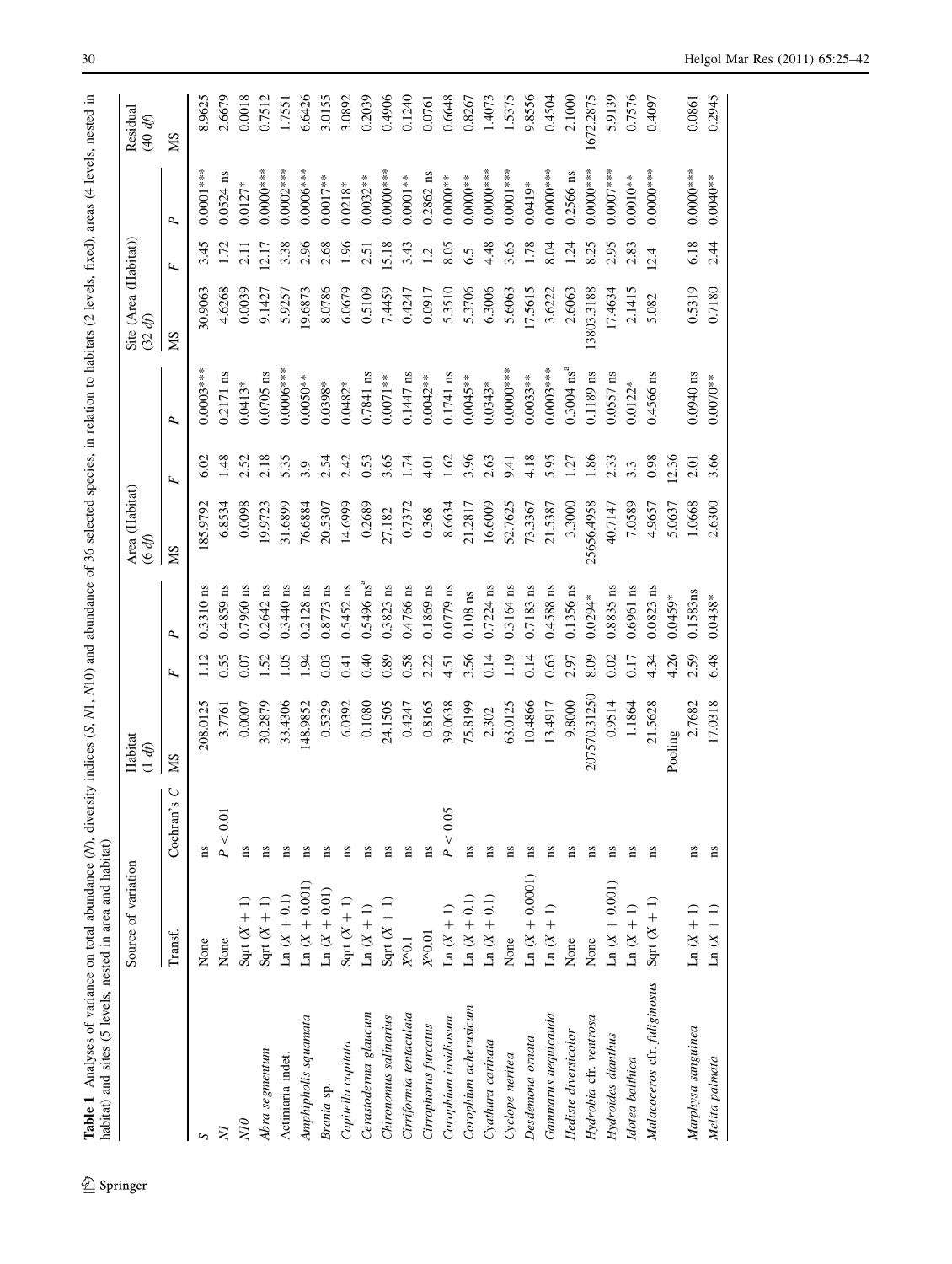|                                                                                                                                                                                                                                                                                                                         | Source of variation  |             | Habitat<br>(1 df) |      |                          | Area (Habitat)<br>(6d) |                 |              | Site (Area (Habitat))<br>$(32 \text{ d}f)$ |       |              | Residual<br>(40d) |
|-------------------------------------------------------------------------------------------------------------------------------------------------------------------------------------------------------------------------------------------------------------------------------------------------------------------------|----------------------|-------------|-------------------|------|--------------------------|------------------------|-----------------|--------------|--------------------------------------------|-------|--------------|-------------------|
|                                                                                                                                                                                                                                                                                                                         | Transf.              | Cochran's C | SM                | Ŀ,   | ρ                        | SM                     | Ŀ,              | D,           | SM                                         | Ŀ,    | D,           | SM                |
| Microdeutopus gryllotalpa                                                                                                                                                                                                                                                                                               | $Ln(X + 1)$          | ns          | 0.0100            | 0.00 | $0.9775$ ns              | 11.6349                | 3.47            | $0.0093**$   | 3.3519                                     | 4.83  | $0.0000$ *** | 0.6936            |
| Musculista senhousia                                                                                                                                                                                                                                                                                                    | $Ln(X + 0.1)$        | ns          | 1.6531            | 0.06 | $0.8194$ ns              | 29.0466                | 7.71            | $0.0000$ *** | 3.7665                                     | 3.58  | $0.0001***$  | 1.0519            |
| Mytilus galloprovincialis                                                                                                                                                                                                                                                                                               | $\text{Ln}(X + 0.1)$ | ns          | 19.6285           | 5.07 | $0.0653$ ns              | 3.8699                 | $\ddot{\Omega}$ | $0.4234$ ns  | 3.7528                                     | 2.46  | $0.0037***$  | 1.5267            |
|                                                                                                                                                                                                                                                                                                                         |                      |             | Pooling           | 5.20 | $0.0282*$                | 3.7713                 | 2.4702          |              |                                            |       |              |                   |
| Neanthes succinea                                                                                                                                                                                                                                                                                                       | Sqrt $(X + 1)$       | 11S         | 1.2183            | 1.45 | $0.2734 \text{ ns}^a$    | 0.8384                 | 0.89            | $0.5127$ ns  | 0.9403                                     | 8.23  | $0.0000$ *** | 0.1142            |
| Nebalia sp.                                                                                                                                                                                                                                                                                                             | $Ln(X + 0.1)$        | ns          | 0.2192            | 0.08 | $0.7929$ ns              | 2.9097                 | 1.57            | 0.1894 ns    | 1.8589                                     | 1.23  | $0.2626$ ns  | 1.5071            |
| Nematoda                                                                                                                                                                                                                                                                                                                | Ln $(X + 1)$         | ns          | 24.4264           | 1.56 | $0.2580$ ns              | 15.6459                | 3.76            | $0.0061**$   | 4.1655                                     | 3.61  | $0.0001***$  | 1.1526            |
| Nemertina                                                                                                                                                                                                                                                                                                               | $\text{Ln}(X + 1)$   | ns          | 1.5073            | 0.42 | $0.5428$ ns              | 3.6239                 | 2.29            | $0.0596$ ns  | 1.5826                                     | 2.73  | $0.0014**$   | 0.5787            |
| Polydora ciliata                                                                                                                                                                                                                                                                                                        | None                 | ns          | 2101.2500         | 0.17 | $0.6954$ ns <sup>a</sup> | 2440.0833              | 0.86            | $0.5363$ ns  | 14509.1938                                 | 28.65 | $0.0000$ *** | 506.3500          |
| Sabellaria alcocki                                                                                                                                                                                                                                                                                                      | Ln $(X + 0.01)$      | P < 0.05    | 0.8416            | 3.09 | $0.1292$ ns              | 0.2723                 | $\overline{06}$ | $0.1122$ ns  | 0.1437                                     | 2.81  | $0.0011*$    | 0.0511            |
| Streblospio shrubsolii                                                                                                                                                                                                                                                                                                  | Ln $(X + 0.01)$      | ns          | 66.7832           | 3.75 | $0.1008$ ns              | 17.7898                | $\overline{11}$ | $0.3452$ ns  | 15.1688                                    | 2.95  | $0.0007***$  | 5.1469            |
|                                                                                                                                                                                                                                                                                                                         |                      |             | Pooling           | 4.29 | $0.0453*$                | 15.5826                | 3.0276          |              |                                            |       |              |                   |
| Tanais dulongii                                                                                                                                                                                                                                                                                                         | Ln $(X+0.001)$       | P < 0.05    | 77.1643           | 1.78 | $0.2303$ ns              | 43.3036                | 3.02            | $0.0187$ ns  | 14.3307                                    | 4.77  | $0.0000**$   | 3.0058            |
| Ruditapes philippinarum                                                                                                                                                                                                                                                                                                 | $Ln(X + 1)$          | ns          | 3.5934            | 2.97 | $0.1358$ ns              | 1.2112                 | 2.31            | $0.0574$ ns  | 0.5236                                     | 4.36  | $0.0000$ *** | 0.1201            |
| Trypanosyllis zebra                                                                                                                                                                                                                                                                                                     | $Ln(X + 0.0001)$     | ns          | 15.1364           | 0.72 | $0.4281 \text{ ns}^a$    | 20.9672                | 0.71            | $0.6436$ ns  | 29.5097                                    | 4.83  | $0.0000$ *** | 6.1075            |
| Tubificidae                                                                                                                                                                                                                                                                                                             | None                 | ns          | 20320.3125        | 0.82 | $0.4011$ ns              | 24898.2792             | 2.12            | $0.0783$ ns  | 11749.7625                                 | 2.89  | $0.0008***$  | 4071.6875         |
| Significant levels were indicated by the following symbols: ns = not significant; * $P < 0.05$ ; ** $P < 0.01$ ; *** $P < 0.001$ . When variances were slightly heterogeneous (Cochran's C test:<br>0.01 < P < 0.05) even after transformation, the significant level was reduced to P < 0.01 (* P < 0.01; ** P < 0.001 |                      |             |                   |      |                          |                        |                 |              |                                            |       |              |                   |

 $0.01 < P < 0.05$ ) even after transformation, the significant lev<br><sup>a</sup> Not significant also after pooling of nested factors Not significant also after pooling of nested factors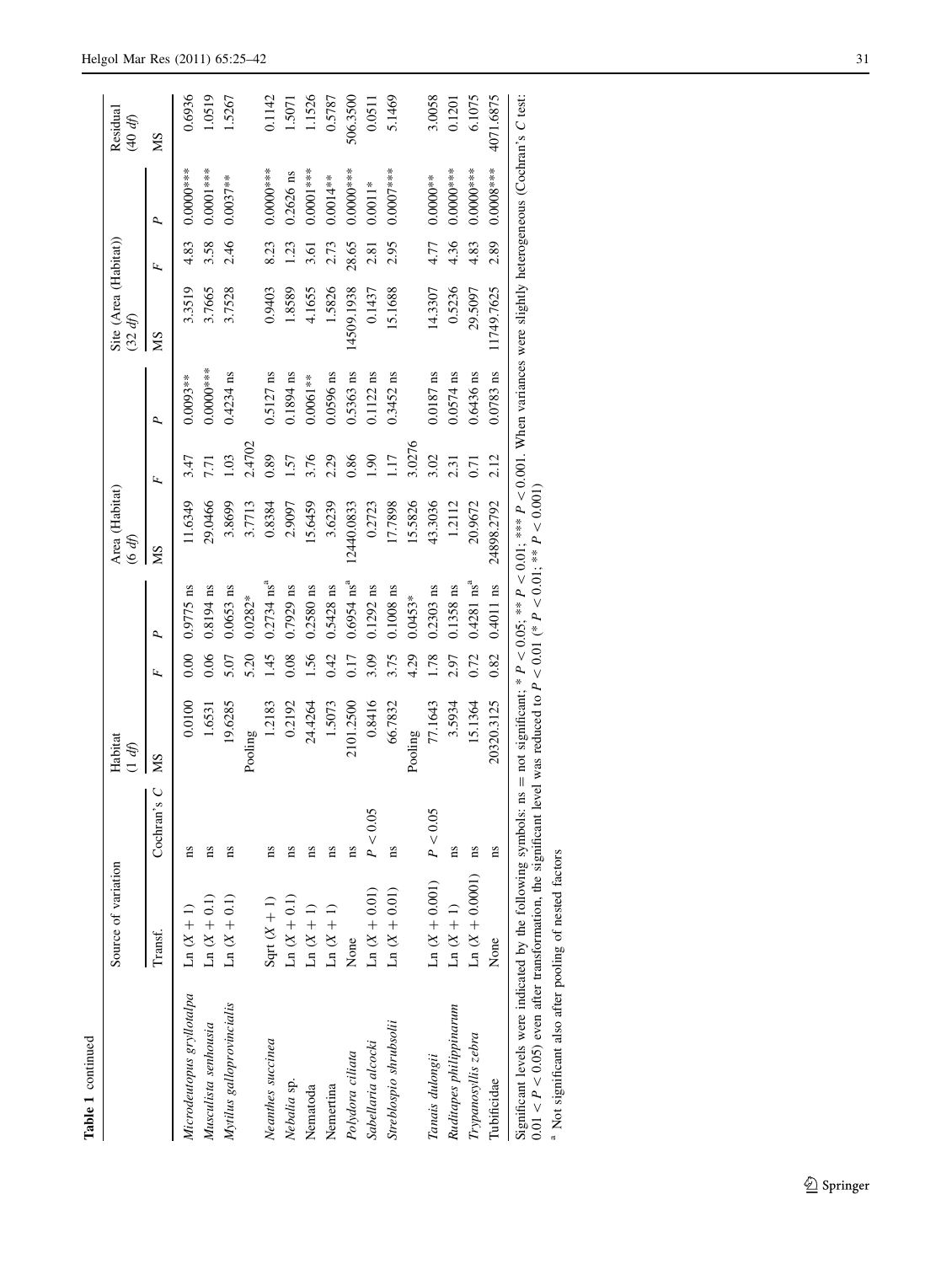<span id="page-7-0"></span>

Fig. 3 PCO unconstrained ordination (i.e. metric MDS) based on Bray-Curtis dissimilarities of square rout-transformed macrobenthic abundance data. Channels (BAC, TBF, BAI, STA) and ponds (VEN, POL, RIS, MAG) were indicated by open and solid symbols, respectively

Water surface temperature  $(Ts)$ , measured during the specific survey, ranged from  $25$  to  $34^{\circ}$ C; significant differences between areas were fond (Table [4\)](#page-9-0). 'Magni-Staggi' channel and the 'Magni' and 'Risega' ponds were warmer than other (SNK test:  $STA > BAI = TBF = BAC$ and  $MAG > RIS > POL = VEN$ ). Water surface temperature was affected by the input of cooling water from two thermal power plants located in the southern side of the lagoon. A weak correlation between organic contents (LOI) and surface temperature was also observed  $(R = 0.4310,$  $P = 0.005$  $P = 0.005$ ; Table 5), but this relationship could be simply explanted by spatial association of the power plants and sewage treatment plants inputs.

Total mercury found in the superficial sediments ranges between 0.10 and 40.57  $\mu$ g g<sup>-1</sup>, and significant differences

between areas were found (Table [4\)](#page-9-0). 'Magni-Staggi' channel and the 'Magni' and 'Risega' ponds resulted more polluted than other. Hg concentration in the sediments appeared significantly correlated with organic contents (*LOI*), apparent Redox Potential Discontinuity (RPD), salinity of pore water (Spw) and water surface temperature  $(T_s)$  (Table [5\)](#page-9-0).

The distance of the sampling sites from the outlet into the sea (Dc), ranges from 400 to 4880 m; no significant differences between areas, channels and ponds were found (Table [4\)](#page-9-0). Only depth and sand percentage show a significant correlation with distance from the outlet  $(R = 0.4410,$  $P = 0.004$  and  $R = 0.3236$ ,  $P = 0.042$ , respectively; Table [5](#page-9-0)). As expected, depth tends to increase seaward, while relict sand dunes are mainly located landward. The distance of the sampling sites from the main inputs of nutrients and pollutants  $(Ds)$ , located in the south-western side of the lagoon, varies from 500 to 8380 m. Sampling areas significantly differ in mean Ds values (Table [4](#page-9-0); SNK:  $STA < BAI$  =  $BAC$  = TBF and  $MAG < RIS$  = POL = VEN), since 'Magni-Staggi' channel and 'Magni' pond were closer to the inputs of the civil and industrial sewage treatment plants than the other channels and ponds. Depth, grain size, organic contents, surface temperature and mercury concentration were significantly correlated with the distance from the main inputs of pollutants (Table [5\)](#page-9-0).

Mean water flow speed  $(Fm)$ , estimated by hydrodynamic model only for the channels, varies from 0.026 to  $0.273$  m s<sup>-1</sup>. On average, no significant differences were found between channels (Table [4](#page-9-0)). Fm values were not significantly correlated with the distance from the sea, while they are slightly correlated with depth and surface temperature ( $R = 0.4736$ ,  $P = 0.035$  and  $R = -0.4485$ ,  $P = 0.047$ , respectively; Table [5\)](#page-9-0).

Correlations between specie distribution, assemblage's similarity patterns and environmental variables

Some opportunistic species, like the polychaetes Streblospio shrubsolii and Capitella capitata, were more abundant in the southern polluted areas. In particular, the abundance of S. shrubsolii significantly increased along  $LOI$  and Ts gradients  $(r = 0.3608, P = 0.022$  and  $r = 0.4129, P < 0.008$ ,

| Source       | df | SS          | MS         |        | $P$ (perm) | $P$ (MC) | # Unique values<br>in permutation distrib |
|--------------|----|-------------|------------|--------|------------|----------|-------------------------------------------|
| Ha           |    | 12438.5668  | 12438.5668 | 2.2793 | 0.0314     | 0.0353   | 35                                        |
| Ar (Ha)      | b  | 32743.0637  | 5457.1773  | 2.4038 | 0.0001     | 0.0001   | 9,867                                     |
| Si (Ar (Ha)) | 32 | 72648.6846  | 2270.2714  | 4.7324 | 0.0001     | 0.0001   | 9.749                                     |
| Residual     | 40 | 19189.2613  | 479.7315   |        |            |          |                                           |
| Total        | 79 | 137019.5764 |            |        |            |          |                                           |
|              |    |             |            |        |            |          |                                           |

Table 2 Results from PERMANOVA on Bray-Curtis dissimilarities of square rout-transformed macrobenthic abundance data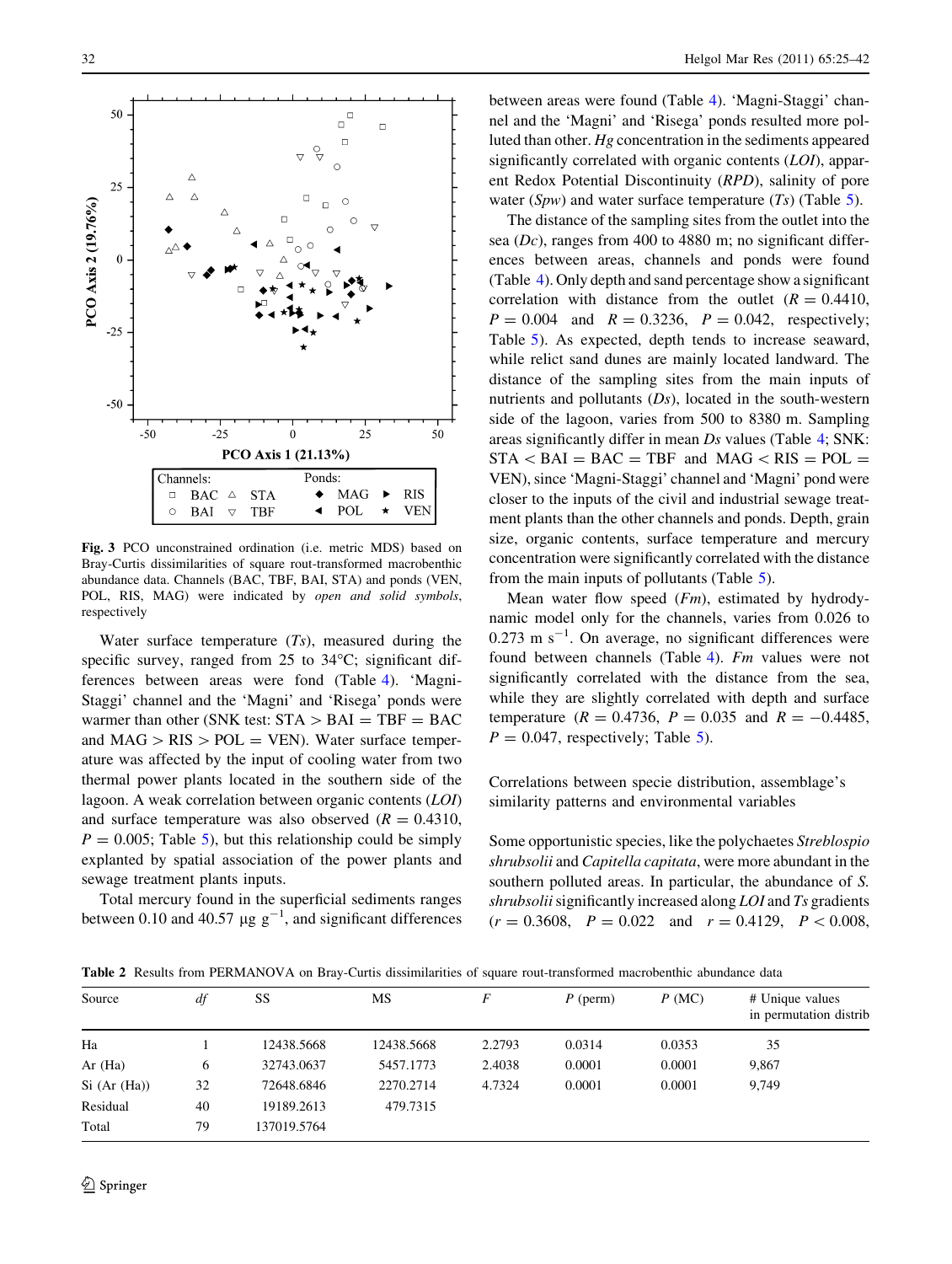<span id="page-8-0"></span>

Fig. 4 Correlation of PCO Axes with species abundance, represented by vectors superimposed to the PCO plot of Fig. [3](#page-7-0) (only the names of the most important species are indicated)

respectively), while C. capitata were more abundant in the warmed sites and close to sewages ( $r = 0.3973$ ,  $P = 0.011$ and  $r = -0.3340$ ,  $P \lt 0.035$ , respectively). Conversely, the abundance of the amphipod Corophium insidiosum, which is considered a species sensitive to pollution and thermal stress (Prato et al. [2008](#page-17-0)), was negatively correlated with LOI  $(r = -0.3351, P = 0.035).$ 

Correlation analyses between species diversity indices and environmental variables revealed that species richness was inversely correlated with water surface temperatures (Ts) and sediment organic content (LOI) ( $r = -0.5531$ ,  $P < 0.001$  and  $r = -0.3861$ ,  $P = 0.014$ , respectively).

The structures of macrobenthic assemblages showed significant differences between the two considered habitats; therefore, possible relationships between assemblage structure and environmental variables were investigated separately for channels and ponds. The relationship between environmental variables and patterns of similarities of the assemblages in channels was graphically represented in Fig. [5](#page-10-0)a. Assemblages found in the 'Magni-Staggi' channel were well separated from the others and were associated to high temperatures of the water surface, high total mercury concentration in the sediment and short distances from the main sewage treatment plants inputs. Multivariate multiple regression showed a significant relationship between  $Ts$ ,  $Ds$ ,  $Hg$  and  $Dc$ , considered alone, and similarity of the assemblages. Using the forward selection procedure, Ts explained the greatest proportion (19.9%) of the variability of the assemblages, followed by  $Dc$  (11.7%),  $Spw$  (8.5%) and depth (7.1%). After this selection, the information from  $Hg$  and  $Ds$ , which are strongly correlated with  $Ts$  (Table [5\)](#page-9-0), did not add any further significant proportion of explained variation.

The correlation of environmental variables with the patterns of similarities of assemblages found in the ponds was graphically represented in Fig. [5](#page-10-0)b. Multivariate multiple regression showed a significant relationship of depth, LOI, Ts, Ds, considered alone, with the assemblage structure. Using the forward selection procedure, depth explained the greatest proportion (16.5%) of the variability of the assemblages; the other environmental variables did not add any significant proportion of explained variation.

# Discussion

Benthic macroinvertebrate inhabiting soft bottoms are considered good indicators of environmental health because they are relatively sedentary, and therefore they

**Table 3** Average environmental variables at each study area  $\pm$  SE,  $n = 5$ 

| Area | Depth $(m)$      | Sand $(\% )$    | $LOI$ (%)      | $RPD$ (mm)      | $Spw$ (psu)    | $Ts$ (°C)      | Hg<br>$(\mu g g^{-1})$ | $Dc$ (m)        | Ds(m)           | $Fm$ (m s <sup>-1</sup> ) |
|------|------------------|-----------------|----------------|-----------------|----------------|----------------|------------------------|-----------------|-----------------|---------------------------|
| Cbac | $-1.79 \pm 0.31$ | $61.3 \pm 6.1$  | $9.3 \pm 1.7$  | $25.0 + 6.9$    | $31.0 \pm 0.6$ | $25.8 \pm 0.3$ | $0.93 \pm 0.4$         | $2.148 \pm 479$ | $5.648 \pm 479$ | $0.186 \pm 0.03$          |
| Cbai | $-1.36 \pm 0.11$ | $40.8 \pm 7.5$  | $12.6 \pm 0.4$ | $34.0 \pm 8.1$  | $34.4 \pm 0.6$ | $26.5 \pm 0.2$ | $1.07 \pm 0.4$         | $898 \pm 155$   | $4.398 \pm 155$ | $0.161 \pm 0.02$          |
| Csta | $-2.42 \pm 0.53$ | $50.5 \pm 10.9$ | $12.6 \pm 3.2$ | $30.5 \pm 4.2$  | $33.8 \pm 2.1$ | $32.0 \pm 0.6$ | $6.44 \pm 4.8$         | $1.506 \pm 467$ | $1.988 \pm 465$ | $0.078 \pm 0.02$          |
| Ctbf | $-1.41 \pm 0.48$ | $59.2 \pm 9.4$  | $8.7 \pm 1.3$  | $28.5 \pm 14.5$ | $32.4 \pm 0.2$ | $26.0 \pm 0.3$ | $0.72 \pm 0.3$         | $2.516 \pm 805$ | $6.016 \pm 805$ | $0.128 \pm 0.03$          |
| Pmag | $-1.12 \pm 0.42$ | $50.7 \pm 6.8$  | $16.0 \pm 1.7$ | $1.0 \pm 1.0$   | $29.8 \pm 0.6$ | $31.9 \pm 0.3$ | $22.79 \pm 6.7$        | $1.802 \pm 137$ | $1.964 \pm 118$ |                           |
| Ppol | $-0.23 \pm 0.22$ | $64.7 \pm 5.8$  | $10.5 \pm 1.6$ | $10.5 \pm 3.2$  | $31.6 \pm 0.9$ | $26.1 \pm 0.1$ | $1.76 \pm 0.5$         | $2.976 \pm 211$ | $6.476 \pm 211$ |                           |
| Pris | $-0.11 + 0.09$   | $53.4 + 13.0$   | $7.4 + 1.4$    | $18.0 + 6.2$    | $29.6 \pm 1.5$ | $27.6 + 0.6$   | $4.32 \pm 3.1$         | $1.668 \pm 79$  | $5.168 \pm 79$  |                           |
| Pven | $-0.06 \pm 0.08$ | $67.0 \pm 7.8$  | $10.5 \pm 2.1$ | $10.0 \pm 2.6$  | $33.4 \pm 0.7$ | $25.8 \pm 0.2$ | $1.14 \pm 0.6$         | $3.636 \pm 264$ | $7.136 \pm 264$ |                           |

LOI organic carbon as loss of weight on ignition, RPD apparent redox potential discontinuity, Spw pore water salinity, Ts water surface temperature, Hg total mercury, Dc distance from the confluence point, Ds distance from the main sewage input,  $Fm$  mean water flow speed

Depths were referred to the mean lower low water (MLLW), mean water flow speed were obtained for the sites within the channels by a modelling simulation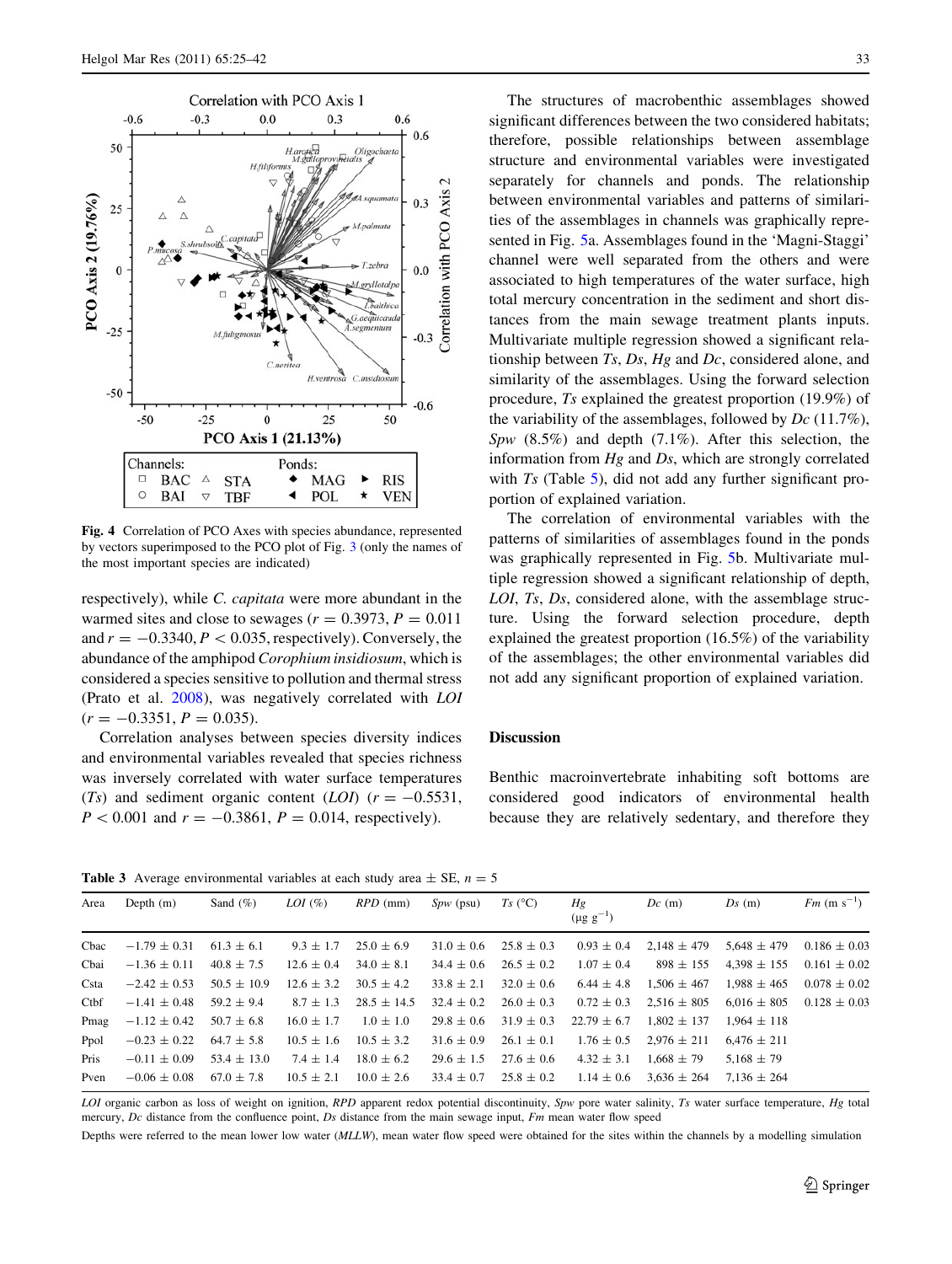|                | Source of variation | Habitat<br>$(1 \text{ df})$ |                  |                  | Area (Habitat)<br>$(6 \text{ df})$ |                  |                  | Residual<br>$(32 \text{ df})$ |
|----------------|---------------------|-----------------------------|------------------|------------------|------------------------------------|------------------|------------------|-------------------------------|
|                | Transf.             | MS                          | $\boldsymbol{F}$ | $\boldsymbol{P}$ | <b>MS</b>                          | $\boldsymbol{F}$ | $\boldsymbol{P}$ | MS                            |
| Depth          | None                | 18.5913                     | 15.30            | 0.0079           | 1.2152                             | 2.28             | 0.0603           | 0.5326                        |
| Sand           | None                | 361.8022                    | 0.95             | 0.3678           | 381.5869                           | 1.00             | 0.4410           | 380.7758                      |
| LOI            | None                | 0.9303                      | 0.02             | 0.8880           | 43.1162                            | 2.57             | 0.0381           | 16.7835                       |
| <b>RDP</b>     | $Ln(X + 1)$         | 17.1400                     | 5.93             | 0.0508           | 2.8887                             | 5.93             | 0.0003           | 0.4874                        |
| $Spw^a$        | Sqrt $(X + 1)$      | 0.2459                      | 2.37             | 0.1745           | 0.1037                             | 2.37             | 0.0526           | 0.0438                        |
| $T_S$          | None                | 0.7562                      | 0.02             | 0.8973           | 41.7479                            | 64.54            | 0.0001           | 0.6469                        |
| Hg             | Sqrt $(X)$          | 8.1432                      | 1.03             | 0.3483           | 7.8687                             | 6.96             | 0.0001           | 1.1300                        |
| $Dc^a$         | Ln(X)               | 2.8357                      | 3.75             | 0.1009           | 0.7558                             | 3.03             | 0.0185           | 0.2495                        |
| D <sub>S</sub> | $X^0.6$             | 1909.0580                   | 0.18             | 0.6854           | 10549.6195                         | 29.05            | 0.0001           | 363.2033                      |
|                |                     |                             |                  |                  | Area                               |                  |                  | Residual                      |
|                |                     |                             |                  |                  | (3 df)                             |                  |                  | $(16 \text{ df})$             |
| Fm             | None                |                             |                  |                  | 0.0110                             | 3.13             | 0.055            | 0.0035                        |

<span id="page-9-0"></span>Table 4 Analyses of variance on environmental variables in relation to habitats (2 levels, fixed), areas (4 levels, nested in habitat)

LOI organic carbon as loss of weight on ignition, RPD apparent redox potential discontinuity,  $S_{DW}$  pore water, Ts water surface temperature, Hg total mercury, Dc distance from the confluence point, Ds distance from the main sewage input,  $Fm$  mean water flow speed

When variances were slightly heterogeneous (Cochran's C test:  $0.01 < P < 0.05$ ) even after transformation, the significant level was reduced to  $P < 0.01$ 

<sup>a</sup> Cochran's C test:  $P < 0.05$ 

Table 5 Correlations among measured environmental variables

|                | Depth    | Sand      | <b>LOI</b> | <b>RPD</b> | Spw       | $T_{S}$   | Hg        | Dc       | Ds   |
|----------------|----------|-----------|------------|------------|-----------|-----------|-----------|----------|------|
| Sand           | $-0.04$  |           |            |            |           |           |           |          |      |
| LOI            | $-0.04$  | $-0.43**$ |            |            |           |           |           |          |      |
| <b>RPD</b>     | $-0.35*$ | $-0.24$   | $-0.03$    |            |           |           |           |          |      |
| Spw            | $-0.30$  | $-0.15$   | $-0.07$    | $0.37*$    |           |           |           |          |      |
| $T_{S}$        | $-0.29$  | $-0.27$   | $0.43**$   | $-0.11$    | $-0.18$   |           |           |          |      |
| Hg             | 0.16     | $-0.20$   | $0.43**$   | $-0.32*$   | $-0.44**$ | $0.62**$  |           |          |      |
| Dc             | $0.44**$ | $0.32*$   | 0.07       | $-0.12$    | $-0.19$   | $-0.26$   | 0.08      |          |      |
| D <sub>S</sub> | $0.42**$ | $0.35*$   | $-0.43**$  | 0.04       | 0.08      | $-0.83**$ | $-0.53**$ | $0.64**$ |      |
| $Fm^a$         | $0.47*$  | $-0.44$   | 0.21       | 0.13       | $-0.18$   | $-0.45*$  | $-0.10$   | $-0.03$  | 0.24 |

LOI organic carbon as loss of weight on ignition; RPD apparent redox potential discontinuity, Spw pore water, Ts water surface temperature,  $Hg$  total mercury, Dc distance from the confluence point, Ds distance from the main sewage input, Fm mean water flow speed

 $* P < 0.05; ** P < 0.01$ 

<sup>a</sup> Available only for sampling site located in the channels

cannot avoid deteriorating water and sediments quality conditions and respond to local environmental impacts; moreover, most species have relatively long lifespans, then they over time integrate disturbance events even in habitats showing seasonal and daily large variability, like temperate coastal lagoons and estuaries (Bilyard [1987;](#page-16-0) Dauer [1993](#page-16-0); Salas et al. [2006\)](#page-17-0). Even if this study was based on only one sampling date, in June, and did not take into account natural and human-induced seasonal variability, the distribution pattern of the macrobenthic invertebrate assemblages should be considered as the results of both current environmental status and previous disturbance events.

Pialassa Baiona, as well as most of the temperate coastal lagoons, is a complex and heterogeneous environment, where physical and biological variable change at different spatial scale. Most of the environmental variables measured in the Pialassa Baiona lagoon significantly differed among areas within the lagoon. The analyses of the benthic assemblage showed a high heterogeneity throughout the whole lagoon at small spatial scale (i.e. between sites,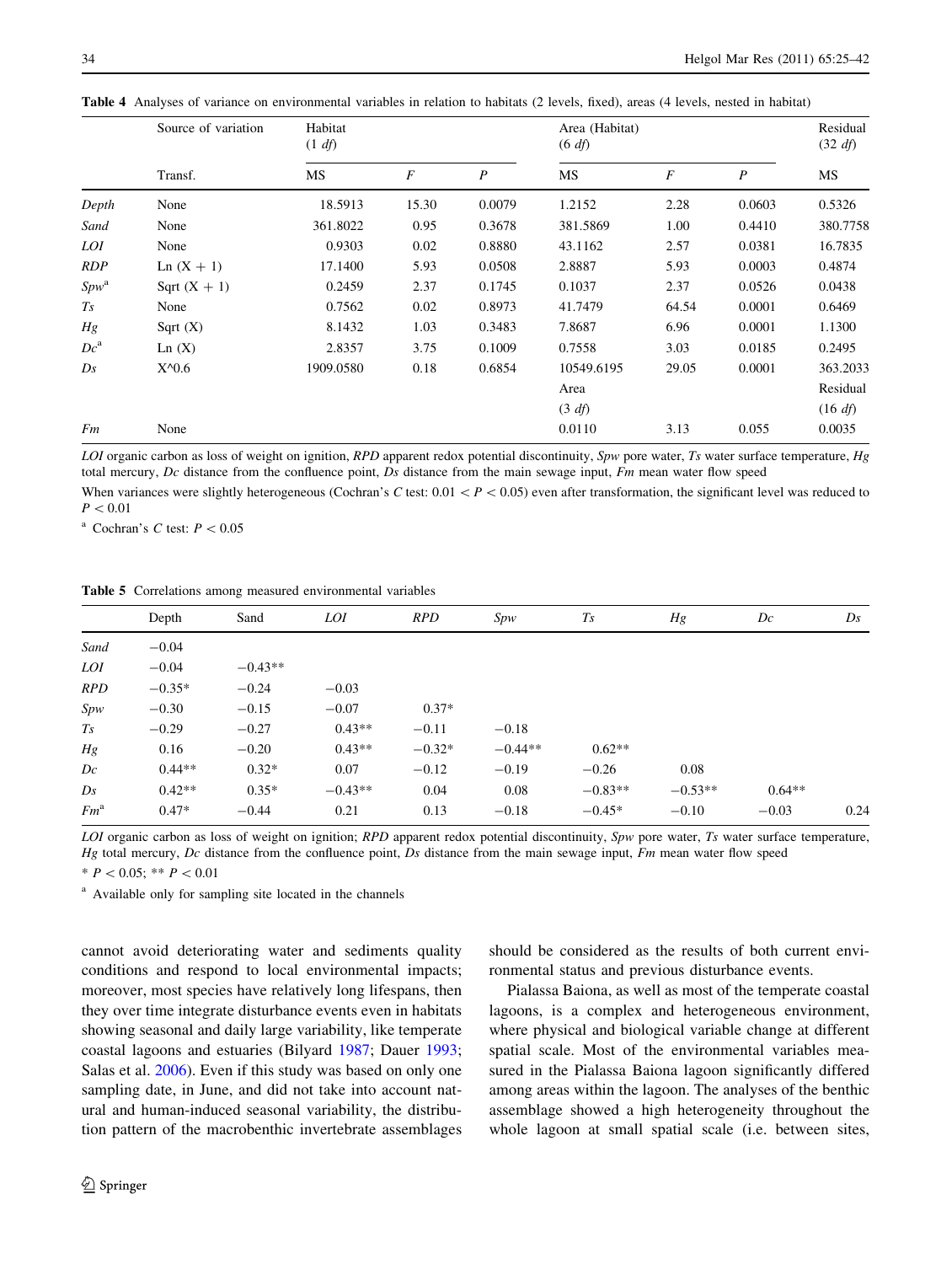

<span id="page-10-0"></span>

Fig. 5 Correlation of PCO Axes with environmental variables, represented by vectors superimposed to the PCO ordination of the assemblages found a in the channels and b in the ponds (LOI: organic carbon as Loss of weight on Ignition; RPD: apparent Redox Potential Discontinuity; Spw: pore water salinity; Ts: water surface temperature; Hg: total mercury; Dc: distance from the confluence point; Ds: distance from the main sewage input; Fm: mean water flow speed)

hundreds of metres apart, within areas). The distribution of single species, species richness and evenness also showed the higher heterogeneity at small spatial scale. Altogether channels and ponds physically differed only by the depth. The distribution of only five species significantly differed in relation to these two putative habitats. Furthermore, no differences in terms of species diversity indices were found between channels and ponds. Even the multivariate analysis of the overall benthic assemblages confirmed the high heterogeneity at small spatial scale, but it has also highlighted the presence of some minor differences between channels and ponds. Assemblages appeared more heterogeneous in channels compare to ponds. In ponds, depth appeared the leading factor determining the benthic community structure, while species distributions along the channels was strongly correlated with the anthropogenic disturbance, represented by water surface temperature affected by thermal power stations, and the land–seaward gradient, in terms of distance from the outlet into the sea. Altogether pollution and land–seaward gradients appeared more important compared to the habitat type (i.e. ponds VS channels) in controlling the multivariate distribution pattern of macrobenthos. Anthropogenic disturbance gradients overlap natural gradient, here as well as in most of the transitional waters, and this could represent a confounding factor. However, the multivariate analysis and multiple regression approaches improve the discrimination capability between natural and anthropogenic stress (Gamito [2008](#page-16-0)).

Major sources of anthropogenic disturbance in this coastal lagoon are the inputs of wastewater from urban and industrial sewage treatment plants and cooling waters from power plants, all located in the southern side of the lagoon. These water inputs provide nutrient enrichment, which lead to eutrophic condition (Ponti et al. [2005\)](#page-17-0), as well as thermal and chemical pollution, which mainly affect southern ponds and channels (Trombini et al. [2003](#page-17-0)). The set of environmental variables analysed provides an overall picture of the different physical and chemical factors that could affect and threaten the Pialassa Baiona lagoon. Water surface temperature follows the dispersal of the thermal plume due to the two thermal power plants located on the southern side. Contents of organic carbon and RPD, although influenced by grain size distribution, could reflect the algal biomass accumulation related to eutrophication and dystrophic events. Intensity of the dystrophic crises, which often occur in the summer, as well as their effects on the benthic macroinvertebrates are higher in the southern areas of the lagoon (Ponti and Abbiati [2004](#page-17-0)). Southern areas (Magni-Staggi channel, Magni and Risega ponds) resulted more affected by thermal and chemical pollution and eutrophication, while northern areas showed reduced water flow. Water flow and the distance from the channels confluence could influence the water renewal, oxygenation, larval supply as well as the transport, resuspension and deposition of the pollutants.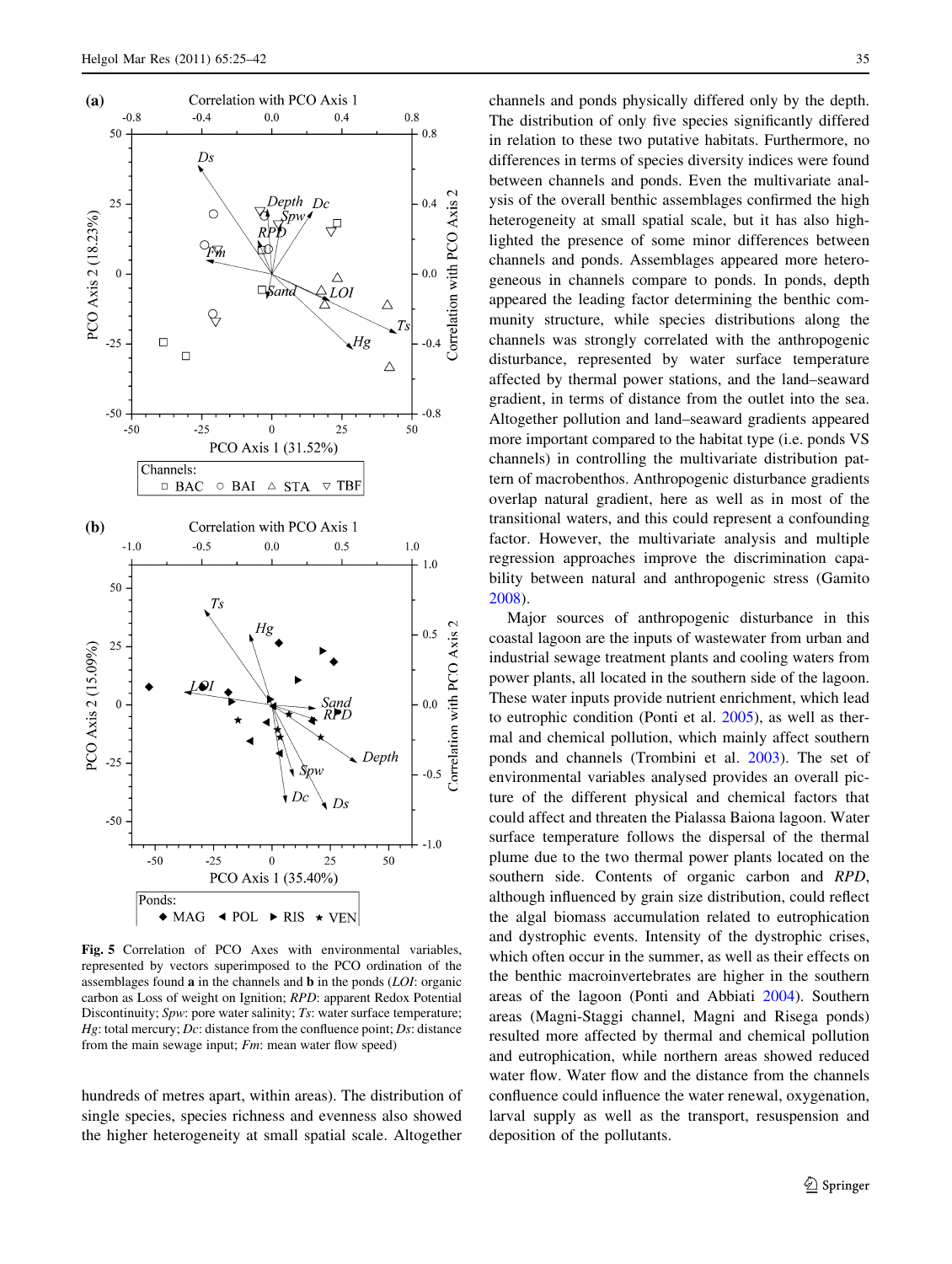In the Pialassa Baiona lagoon, mercury was considered a good tracer for the past chemical pollution of sediments in the lagoon (Trombini et al. [2003](#page-17-0)). The average concentration of total mercury in channel and ponds exceeded the Effects Range Median (ERM) benchmark, over which negative effects to biota might be frequently expected (*ERM* for  $Hg = 0.71 \mu g g^{-1}$ , dry weight; Long et al. [1995\)](#page-16-0).

In summary, although this coastal lagoon appeared as a complex system subdivided in several ponds and channels by discontinuous artificial embankments, environmental variables and macrobenthic invertebrate assemblages showed high heterogeneity at spatial scale smaller than a priori supposed homogeneous areas. Even the distinction between two putative habitats, channels and ponds, is weakly supported by the distribution patterns of macrobenthic invertebrate assemblages. Major forcing factors structuring the assemblages appeared the anthropogenic disturbance and land–seaward gradients.

Land–seaward gradient and the associated salinity gradient and confinement degree are widely recognised as the leading natural factors in structuring the macrobenthic invertebrate assemblages in coastal lagoons and estuaries (Guélorget and Perthuisot [1992](#page-16-0); Sacchi and Occhipinti-Ambrogi [1992](#page-17-0); Barnes [1994;](#page-16-0) Attrill [2002](#page-16-0); Attrill and Rundle [2002](#page-16-0); Gray et al. [2002;](#page-16-0) Sconfietti et al. [2003](#page-17-0); Rossi et al. [2006](#page-17-0); Gamito [2008\)](#page-16-0). Nevertheless, models based on salinity as the main variable affecting patterns of distribution and abundance of benthic organisms at the scale of hundreds of meters within coastal lagoons, like the 'paralic domain' (Guélorget and Perthuisot [1992](#page-16-0)), were demonstrated to be over-simplistic (De Biasi et al. [2003\)](#page-16-0). In some Italian lagoons, it has also been recognised that the increasing levels of anthropogenic disturbance can led to the homogenisation of the lagoons and the reduction in the land–seaward gradient effects on benthic assemblages (Benedetti-Cecchi et al. [2001](#page-16-0); Lardicci et al. [2001;](#page-16-0) Sconfietti et al. [2003\)](#page-17-0). For instance, the inner parts of the Venice and Comacchio lagoons had lost their distinctiveness, and their invertebrate assemblages appeared impoverished and more similar to those typical of harbours (Mistri et al. [2000,](#page-16-0) [2001;](#page-16-0) Sconfietti et al. [2003](#page-17-0)). In Comacchio lagoon, the largest non-tidal lagoonal complex (about  $100 \text{ km}^2$ ) of the Po River deltaic area, located just 10 km northern to Pialassa Baiona lagoon, intensely exploited for extensive aquaculture over the last 50 years, only 37 soft bottom macrobenthic taxa were identified in nine sampling stations quarterly investigated for 1 year (Mistri et al. [2000](#page-16-0)). In the Pialassa Baiona, despite the high level of anthropogenic disturbance, relatively high species diversity and a clear land–seaward gradient in the composition of macrobenthic invertebrate assemblages are still well recognisable, at least along the inner channels. Even if comparison between different studies could be affected by different sampling methods and effort (e.g. sampling surface, number of replicate), the total number of soft bottom specie recorded in Pialassa Baiona (81 taxa) is greater than that of the most of the Italian transitional waters, only Venice lagoon overcome Pialassa Baiona among the northern Adriatic coastal lagoons (Munari and Mistri [2008\)](#page-17-0). Pollution mainly affects the distribution of sensitive species as well as the species richness, which could alter ecological functioning. Anthropogenic disturbance tend to reduce the natural variability of the benthic assemblages by increasing small spatial scale heterogeneity and strengthening in some way the land–seaward gradients.

In the transitional water ecosystems, understanding spatial heterogeneity of macrobenthic invertebrate assemblages, as well as their distribution patterns in response to natural and anthropogenic disturbance gradients, is of paramount importance, because this knowledge forms the basis for any management and monitoring program as well as for the environmental quality or impact assessment projects.

Acknowledgments This study was done within the research protocol among the Centre for Environmental Science of the University of Bologna (CIRSA), Ravenna Municipality, Local Health Agency (AUSL) and Environmental Protection Agency (ARPA-EMR). Hydrodynamic data were provided by Renata Archetti, Massimo Guerrero and Alberto Lamberti (from DISTART, University of Bologna), while chemical analyses were performed by Pilar Lopez, Mayte Llebrés, Roberta Guerra, Valentina Baravelli and Daniele Fabbri (CIRSA). We also thank Eleonora Torricelli for sediment grain size and organic matter analyses and Andrea Pasteris for constructive discussion on sampling design and analyses.

## Appendix

See Table [6](#page-12-0).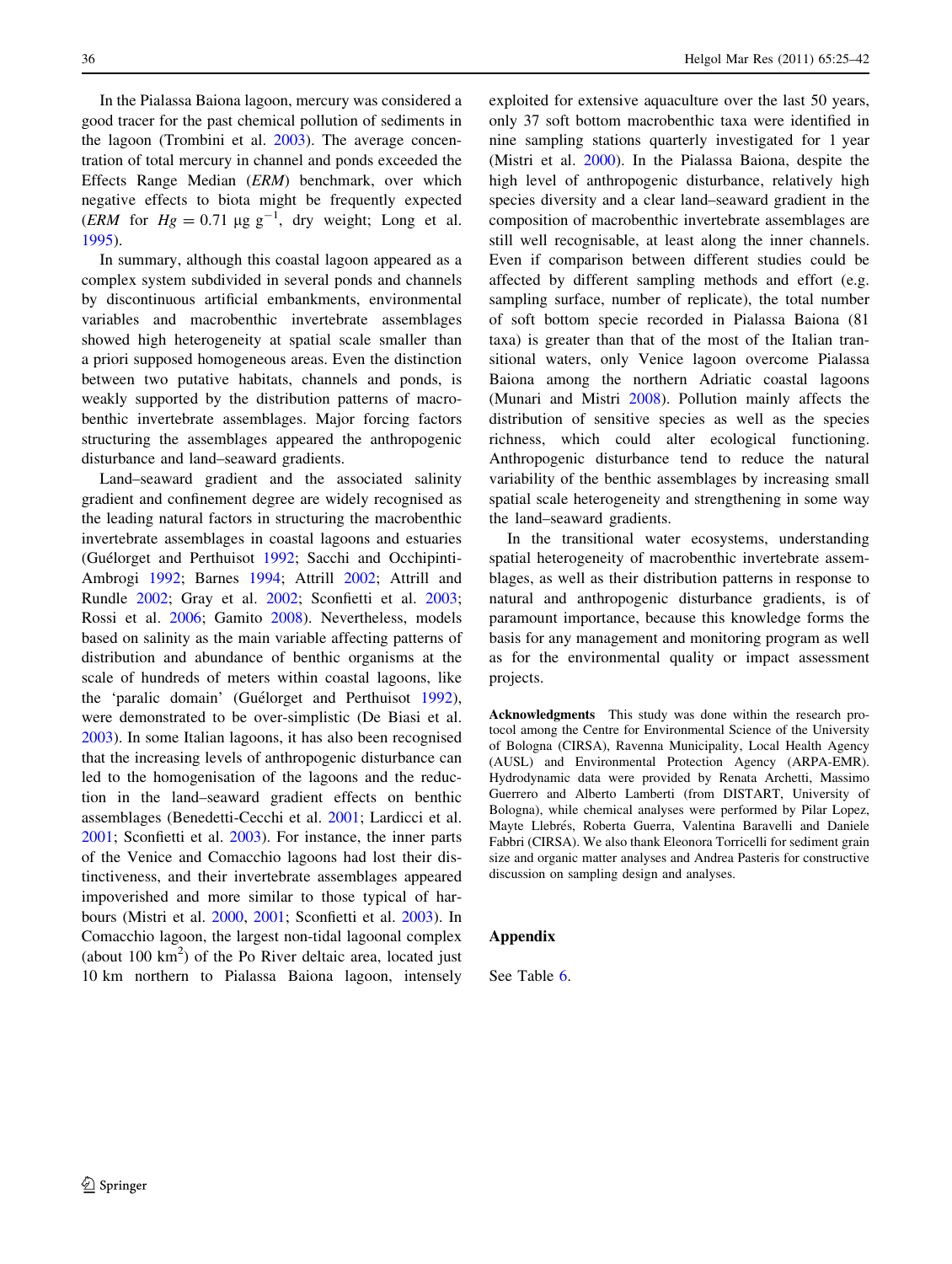Table 6 Taxa found at each sampling site

Table 6 Taxa found at each sampling site

<span id="page-12-0"></span>

| Class      | Taxon                                              | Ponds                                      |                          |                    |                                 |                    |                                          |                                           |                    |                    |                     | Channels       |                     |                    |                           |                    |                              |                     |                                          |                |                    |                             |                                 |                            |  |
|------------|----------------------------------------------------|--------------------------------------------|--------------------------|--------------------|---------------------------------|--------------------|------------------------------------------|-------------------------------------------|--------------------|--------------------|---------------------|----------------|---------------------|--------------------|---------------------------|--------------------|------------------------------|---------------------|------------------------------------------|----------------|--------------------|-----------------------------|---------------------------------|----------------------------|--|
|            |                                                    | VEN                                        |                          | S                  |                                 | RIS                |                                          |                                           | MAG                |                    |                     | BAC            |                     |                    | TBF                       |                    |                              | БAI                 |                                          |                |                    | <b>STA</b>                  |                                 |                            |  |
|            |                                                    | 4<br>3<br>$\mathfrak{g}$<br>$\overline{ }$ | 5                        | 3<br>2             | 5<br>4                          | $\mathcal{L}$      | 4<br>$\infty$                            | $\overline{ }$<br>5                       | 3<br>2             | 4                  | $\overline{ }$<br>5 | $\mathcal{L}$  | 4<br>3              | 5                  | 2                         | 3                  | 5<br>4                       | $\overline{ }$      | 3<br>$\mathcal{L}$                       | 4              | 5                  | $\mathcal{L}$               | 3                               | 5<br>4                     |  |
| Anthozoa   | Actiniaria indet.                                  | $^+$<br>$^+$                               |                          |                    |                                 |                    |                                          |                                           |                    | $^+$               | $^+$<br>$^+$        |                | $^+$                |                    | $^+$                      |                    | $^+$<br>$\, + \,$            | $^+$                |                                          |                | $^+$               |                             |                                 |                            |  |
| Nemertina  | Nemertina indet.                                   | $^+$<br>$^{+}$                             |                          |                    |                                 |                    |                                          |                                           |                    | $^+$               |                     |                |                     |                    |                           |                    |                              |                     |                                          |                |                    |                             |                                 |                            |  |
| Nematoda   | Nematoda indet.                                    | ┿<br>$^{+}$<br>$^{+}$                      |                          |                    |                                 |                    |                                          |                                           | $^{+}$             | $\hspace{0.1mm} +$ | ┿                   |                |                     |                    |                           |                    |                              |                     |                                          |                |                    |                             | ┿                               | $^+$                       |  |
| Gastropoda | Haminoea cfr. navicula<br>(da Costa, 1778)         | $^+$                                       |                          |                    |                                 |                    |                                          |                                           |                    |                    |                     |                |                     |                    |                           |                    |                              | $^{+}$              |                                          |                |                    |                             |                                 |                            |  |
|            | Hydrobia cfr. ventrosa<br>(Montagu, 1803)          | $^{+}$<br>$\, + \,$<br>$\, + \,$<br>$^{+}$ |                          |                    |                                 |                    |                                          |                                           |                    |                    | $^+$<br>┿           |                | $\, +$<br>$^+$      | $\hspace{0.1mm} +$ | $^{+}$                    | $\hspace{0.1mm} +$ | $^{+}$<br>$\hspace{0.1mm} +$ | $\hspace{.011cm} +$ | $\hspace{0.1mm} +$<br>$\hspace{0.1mm} +$ | $\overline{+}$ |                    |                             |                                 | $^+$                       |  |
|            | Nassarius reticulatus<br>(Linné, 1758)             |                                            | $\, + \,$                |                    |                                 |                    |                                          |                                           |                    |                    | $\hspace{0.1mm} +$  |                | $^{+}$              |                    | $^{+}$<br>$^{+}$          | $^+$               |                              | $^+$                | $\hspace{0.1mm} +$                       |                | $\hspace{0.1mm} +$ |                             |                                 |                            |  |
|            | Cyclope neritea (Linné, 1758)                      | $^{+}$<br>$+$ $+$ $+$                      | $\, + \,$                | $^{+}$             | $\hspace{0.1mm} +$<br>$^+$      | $\hspace{0.1mm} +$ | $^{+}$                                   | $^{+}$<br>$^{+}$                          |                    | $^+$               | $^+$                |                | $^{+}$              | $^{+}$             | $\,+\,$<br>$\overline{+}$ | $^+$               | $^{+}$                       |                     | $\hspace{0.1mm} +$<br>$\hspace{0.1mm} +$ | $^+$           |                    |                             |                                 | $^+$                       |  |
| Bivalvia   | Anadara demiri (Piani, 1981)                       |                                            |                          |                    |                                 |                    |                                          |                                           |                    |                    | $^+$                | ┿              |                     |                    |                           |                    |                              |                     |                                          |                |                    |                             |                                 |                            |  |
|            | Anadara inaequivalvis<br>(Bruguière, 1789)         |                                            |                          |                    |                                 |                    |                                          |                                           |                    |                    |                     |                |                     |                    | $^+$                      |                    |                              |                     |                                          |                |                    |                             |                                 |                            |  |
|            | (Benson in Cantor, 1842)<br>Musculista senhousia   | $^{+}$<br>$^{+}$                           |                          | $\, +$<br>$^{+}$   | $^+$                            | $^+$<br>$^{+}$     |                                          | $^{+}$                                    | $^{+}$             | $^+$               | $^+$<br>$^{+}$      | $^+$           |                     |                    | $\hspace{0.1mm} +$        | $^+$               | $^{+}$                       | $^+$                | $^+$                                     | $^{+}$         | $^+$               |                             |                                 | ┿                          |  |
|            | Mytilus galloprovincialis<br>Lamarck, 1848         |                                            |                          |                    | $^+$                            |                    |                                          | $^{+}$                                    | $^{+}$             | $^+$               | $^+$                | $^+$           |                     |                    | $\,+\,$                   | $^{+}$             | $^{+}$<br>$\,+\,$            | $^+$                |                                          | $^{+}$         | $^{+}$             | $^+$                        |                                 |                            |  |
|            | Cerastodema glaucum<br>(Poiret, 1789)              | $^{+}$<br>$\ddot{}$                        |                          | $\hspace{0.1mm} +$ | $\hspace{.1cm} + \hspace{.1cm}$ | $\,{}^{+}\,$       |                                          | $\hspace{0.1mm} +$<br>$\overline{+}$      |                    | $^+$               | $\hspace{0.1mm} +$  |                | $\, + \,$<br>$^{+}$ | $^{+}$             | $^+$<br>$^{+}$            |                    | $^{+}$<br>$^{+}$             |                     | $\hspace{.1cm} + \hspace{.1cm}$<br>$^+$  | $\overline{+}$ | $\hspace{0.1mm} +$ | $\hspace{.011cm} +$         |                                 | $\hspace{0.1mm} +$         |  |
|            | Gastrana fragilis (Linné, 1758)                    |                                            |                          |                    |                                 |                    |                                          |                                           |                    |                    |                     |                |                     |                    |                           |                    |                              |                     |                                          |                |                    |                             |                                 |                            |  |
|            | Kurtiella bidentata<br>(Montagu, 1803)             |                                            |                          |                    |                                 |                    |                                          |                                           |                    |                    | $^+$                | $\overline{+}$ | $^+$                | $^{+}$             | $\hspace{0.1mm} +$        |                    | $^+$                         |                     |                                          | $^+$           |                    |                             |                                 |                            |  |
|            | Abra nitida (O. F. Muller, 1776)                   |                                            |                          |                    |                                 |                    |                                          | $^{+}$                                    |                    |                    |                     |                |                     |                    |                           |                    |                              |                     | $^+$                                     |                |                    | $^+$                        |                                 |                            |  |
|            | Abra segmentum (Récluz, 1843) +                    | $^{+}$<br>$+$                              |                          |                    |                                 |                    |                                          | $^+$                                      | $\hspace{0.1mm} +$ | $^+$               |                     |                |                     |                    |                           |                    |                              |                     |                                          |                |                    | $^{+}$                      |                                 | ┿                          |  |
|            | (Adams and Reeve, 1850)<br>Ruditapes philippinarum | $^{+}$                                     |                          |                    |                                 |                    |                                          |                                           |                    | $^+$               |                     |                |                     |                    |                           |                    |                              | $\, +$              |                                          |                |                    |                             |                                 |                            |  |
|            | Corbula gibba (Olivi, 1792)                        |                                            |                          |                    |                                 |                    |                                          |                                           |                    |                    |                     |                |                     |                    |                           |                    |                              |                     |                                          |                |                    |                             |                                 |                            |  |
|            | Lentidium mediterraneum<br>(Costa O. G., 1829)     | $^{+}$                                     |                          |                    |                                 |                    |                                          |                                           |                    |                    |                     |                |                     |                    |                           |                    |                              |                     |                                          |                |                    |                             |                                 |                            |  |
|            | Hiatella arctica (Linné, 1767)                     |                                            |                          |                    |                                 |                    |                                          |                                           |                    |                    | ┿                   |                |                     |                    |                           |                    |                              |                     |                                          |                |                    |                             |                                 |                            |  |
|            | Bivalvia indet.                                    |                                            |                          |                    |                                 |                    |                                          |                                           |                    |                    |                     |                |                     |                    |                           |                    |                              |                     |                                          |                |                    |                             |                                 |                            |  |
| Polychaeta | (Johnston, 1838)<br>Polydora ciliata               | $^{+}$                                     | $\hspace{0.1mm} +$       | $^+$<br>$^{+}$     | $^+$                            | $^+$               | $^+$<br>$^+$                             | $^{+}$<br>$\hspace{.01in} +$              | $^+$<br>$^{+}$     | $^+$               | $^+$<br>$^{+}$      |                |                     | $^{+}$             | $^{+}$<br>$^{+}$          | $\hspace{0.1mm} +$ | $^+$<br>$^{+}$               | $^{+}$              | $^+$<br>$\hspace{.1cm} + \hspace{.1cm}$  | $^+$           |                    | $^{+}$                      |                                 |                            |  |
|            | Malacoceros cfr. fuliginosus<br>(Claparède, 1870)  | $^{+}$<br>$^{+}$<br>$^{+}$                 | $\overline{+}$<br>$^{+}$ | $^{+}$<br>$^{+}$   | $^{+}$<br>$^{+}$                | $^{+}$<br>$^{+}$   | $\hspace{0.1mm} +$<br>$\hspace{0.1mm} +$ | $^{+}$<br>$\hspace{.1cm} + \hspace{.1cm}$ | $^+$               |                    | ┿<br>$^+$           |                |                     | $^{+}$             | $^{+}$                    | $\,+\,$            | $^{+}$<br>$\,+\,$            |                     | $\hspace{0.1mm} +$<br>$^{+}$             | $^{+}$         | $\overline{+}$     | $\hspace{.011cm} +$<br>$^+$ | $\hspace{.1cm} + \hspace{.1cm}$ | $^+$<br>$\hspace{0.1mm} +$ |  |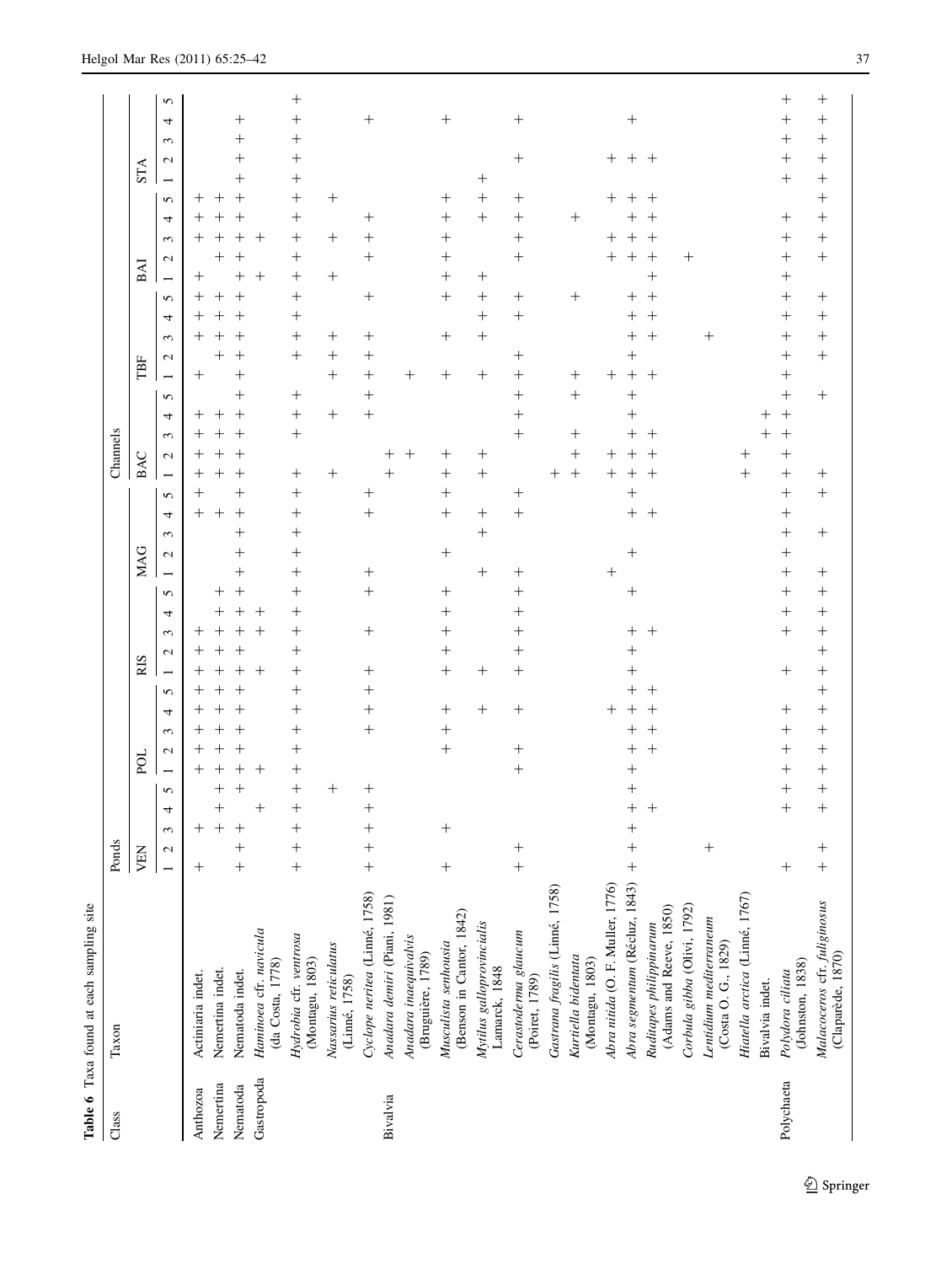Table 6 continued Table 6 continued

| Class      | Taxon                                          | Ponds                                         |                            |                            |                                              |                                                |                                                     | Channels                                                 |                                                     |                                                              |                                    |                                                                        |
|------------|------------------------------------------------|-----------------------------------------------|----------------------------|----------------------------|----------------------------------------------|------------------------------------------------|-----------------------------------------------------|----------------------------------------------------------|-----------------------------------------------------|--------------------------------------------------------------|------------------------------------|------------------------------------------------------------------------|
|            |                                                | VEN                                           | pol                        |                            | RIS                                          | <b>MAG</b>                                     |                                                     | <b>BAC</b>                                               | TBF                                                 | BAI                                                          |                                    | <b>STA</b>                                                             |
|            |                                                | 4<br>3<br>$\mathcal{L}$<br>$\overline{ }$     | $\mathcal{L}$<br>5         | S<br>4<br>$\epsilon$       | 4<br>$\epsilon$<br>$\mathcal{L}$             | $\mathcal{L}$<br>$\overline{\phantom{0}}$<br>S | 5<br>4<br>3                                         | S<br>4<br>3<br>$\mathcal{L}$<br>$\overline{\phantom{0}}$ | 4<br>3<br>$\mathcal{L}$<br>$\overline{\phantom{0}}$ | $\epsilon$<br>$\mathcal{L}$<br>$\overline{\phantom{0}}$<br>5 | $\overline{\phantom{0}}$<br>5<br>4 | 5<br>4<br>3<br>$\mathcal{L}$                                           |
|            | Prionospio cirrifera Wiren,<br>1883            |                                               |                            |                            |                                              |                                                |                                                     |                                                          | $^+$                                                |                                                              | $^+$                               |                                                                        |
|            | Prionospio malmgreni<br>Claparède, 1870        |                                               |                            |                            |                                              |                                                |                                                     |                                                          | $\hspace{0.1mm} +$                                  |                                                              |                                    |                                                                        |
|            | Pygospio elegans Claparède,<br>1863            |                                               |                            |                            | $^{+}$                                       |                                                |                                                     | $^{+}$<br>$\ddot{}$                                      | $^{+}$                                              |                                                              | $^{+}$                             |                                                                        |
|            | Streblospio shrubsolii<br>(Buchanan, 1890)     | $^{+}$<br>$^{+}$                              | $\,+\,$                    | $\hspace{0.1mm} +$         |                                              | $^+$<br>$^{+}$                                 | $^{+}$                                              | $^{+}$<br>$^{+}$<br>$^{+}$                               | $^{+}$<br>$^{+}$                                    | $^{+}$<br>$^{+}$<br>$^+$<br>$^{+}$                           |                                    | $^+$<br>$^+$<br>$\,+\,$                                                |
|            | Spionidae indet. sp. 1                         |                                               |                            |                            | $^+$                                         |                                                |                                                     |                                                          |                                                     |                                                              |                                    |                                                                        |
|            | Spionidae indet. sp. 2                         |                                               |                            |                            | $^{+}$                                       |                                                |                                                     |                                                          |                                                     |                                                              |                                    |                                                                        |
|            | Cirriformia tentaculata<br>(Montagu, 1808)     | $^{+}$<br>$^{+}$<br>$\ddot{}$<br>$\ddot{}$    | $^{+}$                     | $^+$<br>$^+$               | $^{+}$                                       | $^+$                                           | $^{+}$                                              | $^{+}$<br>$^{+}$                                         | $^{+}$<br>$\hspace{0.1mm} +$                        | $^+$<br>$^{+}$                                               | $^+$<br>$^{+}$                     |                                                                        |
|            | Cirratulidae indet. sp. 1                      |                                               |                            | $\hspace{0.1mm} +$         |                                              |                                                |                                                     |                                                          |                                                     |                                                              |                                    |                                                                        |
|            | Cirratulidae indet. sp. 2                      |                                               |                            |                            |                                              |                                                |                                                     | $^{+}$                                                   |                                                     |                                                              |                                    |                                                                        |
|            | Cirrophorus furcatus<br>(Hartman, 1957)        |                                               |                            |                            | $^{+}$                                       |                                                |                                                     | $^{+}$<br>$^{+}$<br>$^{+}$<br>$^{+}$                     |                                                     | $^{+}$<br>$\overline{+}$<br>$^+$                             |                                    |                                                                        |
|            | (Fabricius, 1780)<br>Capitella capitata        | $^{+}$<br>$\ddot{}$<br>$\ddot{}$<br>$\ddot{}$ | $^{+}$<br>$^{+}$<br>$^{+}$ | $^{+}$<br>$^{+}$<br>$^{+}$ | $^{+}$<br>$^{+}$<br>$\overline{+}$<br>$^{+}$ | $\hspace{0.1mm} +$<br>$^+$<br>$^+$             | $\,+\,$<br>$\hspace{0.1mm} +$<br>$\hspace{0.1mm} +$ | $^+$<br>$^{+}$<br>$^{+}$<br>$^{+}$                       | $^{+}$<br>$^{+}$<br>$^{+}$                          | $^{+}$<br>$^+$<br>$^{+}$<br>$^{+}$<br>$^{+}$                 | $\hspace{0.1mm} +$<br>$^+$<br>$^+$ | $^+$<br>$\hspace{0.1mm} +$<br>$\hspace{0.1mm} +$<br>$\hspace{0.1mm} +$ |
|            | Heteromastus filiformis<br>(Claparède, 1864)   |                                               |                            |                            |                                              |                                                |                                                     | $\ddot{}$                                                |                                                     |                                                              |                                    |                                                                        |
|            | (Fabricius, 1780)<br>Eteone cfr. longa         |                                               |                            |                            |                                              |                                                |                                                     | $^{+}$                                                   |                                                     |                                                              |                                    |                                                                        |
|            | Phyllodoce mucosa Oersted,<br>1843             |                                               |                            |                            |                                              | $^{+}$                                         | $^{+}$                                              | $^{+}$                                                   |                                                     | $^{+}$                                                       | $\,+\,$                            | $^{+}$<br>$\,+\,$                                                      |
|            | Phyllodocidae indet.                           | $^{+}$                                        |                            |                            |                                              |                                                |                                                     |                                                          |                                                     |                                                              |                                    |                                                                        |
|            | Glycera sp.                                    |                                               |                            |                            |                                              |                                                |                                                     |                                                          | $^{+}$                                              |                                                              |                                    |                                                                        |
| Polychaeta | Trypanosyllis zebra<br>(Grube, 1860)           | $^{+}$                                        |                            | $^{+}$                     | $\hspace{0.1mm} +$<br>$^+$                   |                                                | $^{+}$                                              | $^+$                                                     | $^{+}$                                              |                                                              | $^{+}$<br>$\ddot{}$                |                                                                        |
|            | Brania sp.                                     |                                               |                            |                            | $^{+}$<br>$^{+}$<br>$^{+}$                   | ┿<br>$\hspace{0.1mm} +$                        |                                                     | $^{+}$<br>$^{+}$                                         | $^{+}$<br>$^{+}$                                    | $^{+}$                                                       | $^{+}$<br>$^{+}$                   |                                                                        |
|            | Syllidae indet. sp. 1                          |                                               |                            |                            |                                              |                                                |                                                     | $^+$                                                     |                                                     |                                                              |                                    |                                                                        |
|            | Syllidae indet. sp. 2                          |                                               |                            |                            | $\,{}^+$                                     |                                                |                                                     |                                                          |                                                     |                                                              |                                    |                                                                        |
|            | (O. F. Muller, 1776)<br>Hediste diversicolor   |                                               | $^+$                       | $^{+}$<br>$\ddot{}$        | $^+$<br>$^{+}$                               | $^+$                                           |                                                     | $^{+}$<br>$^{+}$<br>$^{+}$<br>$^{+}$                     | $^{+}$                                              | $^{+}$<br>$^{+}$                                             | $^{+}$<br>$^{+}$                   | $^+$<br>$^{+}$                                                         |
|            | (Frey and Leuchart, 1847)<br>Neanthes succinea |                                               |                            |                            |                                              | $^{+}$<br>$^{+}$                               | $^{+}$                                              | $^{+}$<br>$\! + \!$<br>$^{+}$                            | $^{+}$                                              | $^{+}$<br>$^{+}$<br>$^{+}$                                   |                                    | $^{+}$<br>$^{+}$                                                       |
|            |                                                |                                               |                            |                            |                                              |                                                |                                                     |                                                          |                                                     |                                                              |                                    |                                                                        |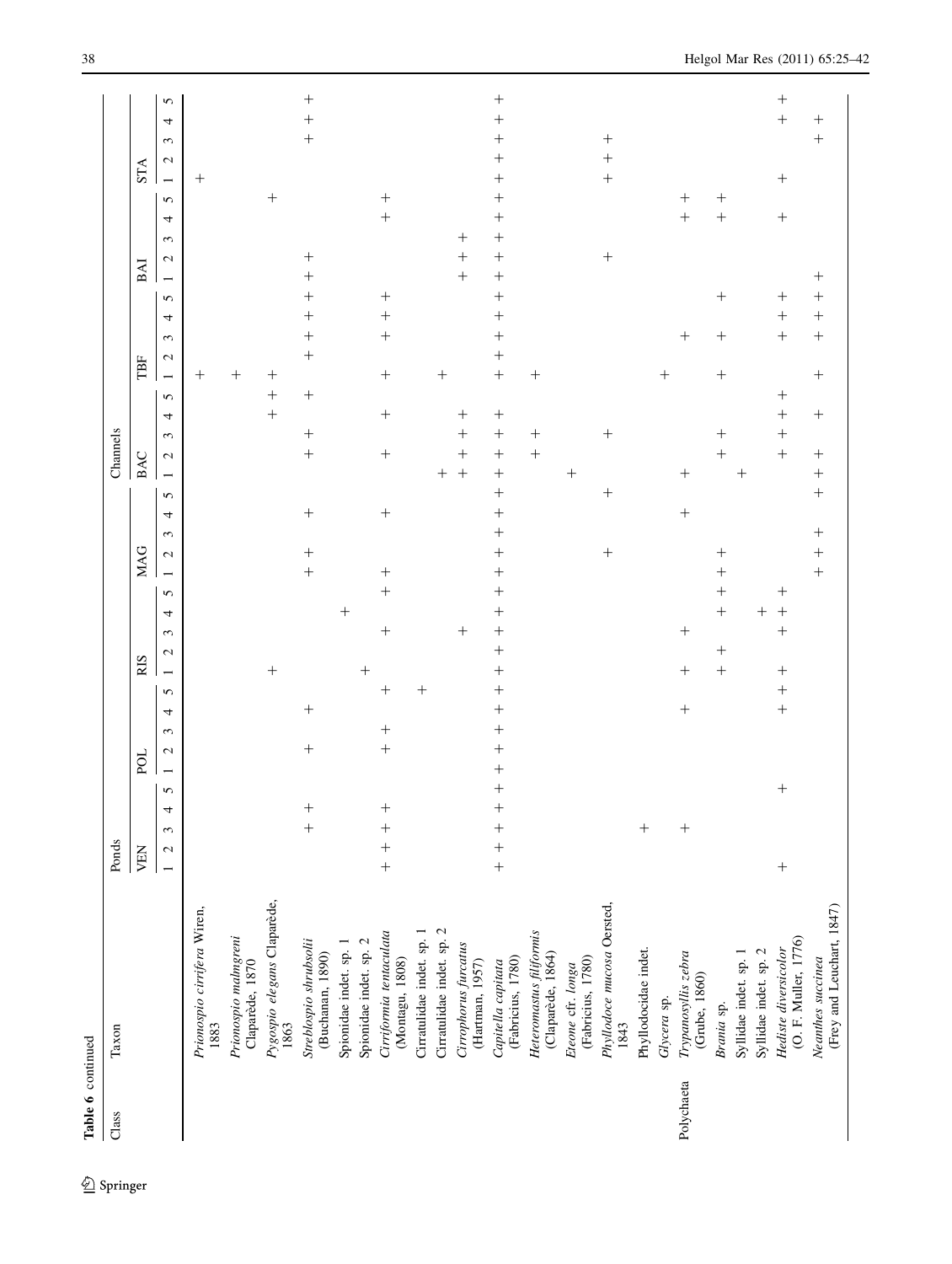| Table 6 continued        |                                                  |                                      |                   |                              |                              |                                         |                    |                                          |        |                                |        |                  |                    |              |                              |                    |                                |           |                          |                    |               |                  |                            |                    |                    |        |        |
|--------------------------|--------------------------------------------------|--------------------------------------|-------------------|------------------------------|------------------------------|-----------------------------------------|--------------------|------------------------------------------|--------|--------------------------------|--------|------------------|--------------------|--------------|------------------------------|--------------------|--------------------------------|-----------|--------------------------|--------------------|---------------|------------------|----------------------------|--------------------|--------------------|--------|--------|
| Class                    | Taxon                                            | Ponds                                |                   |                              |                              |                                         |                    |                                          |        |                                |        |                  |                    | Channels     |                              |                    |                                |           |                          |                    |               |                  |                            |                    |                    |        |        |
|                          |                                                  | VEN                                  |                   | <b>POL</b>                   |                              |                                         | <b>RIS</b>         |                                          |        | <b>MAG</b>                     |        |                  | <b>BAC</b>         |              |                              |                    | TBF                            |           |                          | BAI                |               |                  |                            | <b>STA</b>         |                    |        |        |
|                          |                                                  | 4<br>3<br>$\mathbf{c}$               | 5                 | $\mathbf{c}$                 | 4<br>3                       | $\overline{\phantom{0}}$<br>5           | $\mathbf{c}$       | 4<br>3                                   | 5      | $\mathbf{C}$<br>$\overline{ }$ | 3      | 5<br>4           | $\overline{ }$     | $\mathbf{c}$ | 4<br>3                       | 5                  | $\mathbf{c}$<br>$\overline{ }$ | 3         | 5<br>4                   | $\overline{ }$     | $\mathcal{L}$ | 4<br>3           | 5                          |                    | 3<br>$\mathbf{c}$  | 4      | 5      |
|                          | Nephtys hombergii Savigny,<br>1818               |                                      |                   |                              |                              |                                         |                    | $^+$                                     |        |                                |        |                  |                    |              | $\hspace{0.1mm} +$           |                    | $^{+}$                         |           |                          |                    | $^{+}$        |                  |                            |                    |                    |        |        |
|                          | Marphysa sanguinea<br>(Montagu, 1815)            |                                      | $\qquad \qquad +$ | $^+$                         |                              |                                         |                    |                                          |        |                                |        | $^{+}$           | $^{+}$             | $^{+}$       | $\hspace{0.1mm} +$<br>$^{+}$ |                    | $^+$                           |           | $^{+}$                   | $^+$<br>$^{+}$     |               | $^+$             |                            |                    |                    | $^{+}$ |        |
|                          | Lumbrineridae indet.                             |                                      |                   |                              |                              |                                         |                    |                                          |        |                                |        |                  |                    | $^{+}$       |                              |                    | $^+$                           |           |                          |                    |               |                  |                            |                    |                    |        |        |
|                          | (Malmgren, 1866)<br>Pectinaria koreni            |                                      |                   |                              |                              |                                         |                    |                                          |        |                                |        |                  |                    |              | $\,{}^{+}\,$                 |                    |                                |           |                          |                    |               |                  |                            |                    |                    |        |        |
|                          | Sabellaria alcocki Gravier,<br>1906              | $^{+}$                               |                   |                              |                              |                                         |                    |                                          |        |                                |        |                  | $^{+}$             | $^{+}$       | $^+$                         |                    | $^{+}$                         | $^{+}$    |                          |                    |               |                  |                            |                    |                    | $^+$   |        |
|                          | Desdemona ornata Banse, 1957                     |                                      |                   |                              |                              |                                         | $^{+}$             | $^+$                                     | $^{+}$ | $^{+}$<br>$\,+\,$              |        | $^{+}$           | $^+$               |              |                              |                    |                                |           |                          |                    |               |                  |                            |                    | $^+$<br>$^{+}$     | $^+$   |        |
|                          | Hydroides dianthus<br>(Verril, 1873)             | $^{+}$<br>$^{+}$                     |                   |                              |                              | $^{+}$                                  |                    |                                          |        |                                |        |                  | $\hspace{0.1mm} +$ | $^+$         | $^+$                         |                    | $^{+}$                         | $^{+}$    | $^{+}$                   |                    |               |                  |                            | $^{+}$             |                    |        |        |
|                          | Pomatoceros cfr. lamarcki<br>(Quatrefages, 1865) |                                      |                   |                              |                              |                                         |                    |                                          |        |                                |        |                  | $^+$               |              |                              |                    |                                |           |                          |                    |               |                  |                            |                    |                    |        |        |
| Clitellata               | Tubificidae indet.                               | $^{+}$<br>$^{+}$<br>$^{+}$           | $^{+}$<br>$^{+}$  |                              | ┿                            | $\hspace{.1cm} + \hspace{.1cm}$<br>$^+$ | $\, + \,$          | $\hspace{0.1mm} +$<br>$\hspace{0.1mm} +$ |        | $^{+}$<br>$\hspace{0.1mm} +$   | $^+$   | $^+$             | $^{+}$<br>$\,+\,$  | $\, +$       |                              |                    | $\hspace{0.1mm} +$             | $\, + \,$ | $^+$                     | $\hspace{0.1mm} +$ | $\, +$        | $^{+}$           | $\overline{+}$<br>$\, +$   | $\hspace{0.1mm} +$ |                    |        | $^+$   |
| Cirripedia               | Balanus improvisus Darwin,<br>1854               |                                      |                   |                              |                              |                                         |                    |                                          |        | $^+$                           |        |                  | $^+$               |              |                              |                    |                                | $^+$      |                          |                    |               |                  |                            |                    |                    |        |        |
| Malacostraca Nebalia sp. |                                                  | $^{+}$<br>$\hspace{0.1mm} +$         |                   | $^+$                         |                              |                                         |                    |                                          |        |                                |        |                  | $^{+}$             | $^+$         |                              |                    |                                |           |                          |                    |               |                  | $^+$<br>$^{+}$             | $^+$               |                    |        |        |
|                          | Mysida indet.                                    | $\hspace{0.1mm} +$                   |                   |                              |                              |                                         | $\hspace{0.1mm} +$ |                                          |        |                                |        |                  |                    |              |                              |                    |                                |           |                          |                    |               |                  |                            | $^{+}$             |                    |        |        |
|                          | Iphinoe sp.                                      |                                      |                   |                              |                              |                                         |                    |                                          |        |                                |        |                  |                    |              |                              |                    |                                |           |                          |                    |               |                  |                            |                    |                    |        |        |
|                          | (Audouin, 1826)<br>Tanais dulongii               | $\hspace{0.1mm} +$<br>$^{+}$         | $\,{}^{+}\,$      | $^+$                         |                              | $^+$                                    |                    | $^+$                                     |        |                                |        |                  |                    |              |                              |                    |                                |           | $^+$                     |                    |               | $^+$             |                            |                    |                    |        |        |
|                          | Idotea balthica (Pallas, 1772)                   | $\, +$                               | $\, + \,$         |                              | $\hspace{0.1mm} +$           | $^{+}$                                  | $^{+}$             | $^{+}$<br>$^{+}$                         | $^{+}$ | $^{+}$                         | $^{+}$ | $^+$             | $\,+\,$<br>$^+$    | $^{+}$       |                              | $^+$               | $^+$                           |           |                          | $^+$               | $^+$          | $^+$             | $\hspace{0.1mm} +$<br>$^+$ | $^+$               | $\hspace{0.1mm} +$ |        |        |
|                          | Cyathura carinata<br>(Kroyer, 1847)              | $^{+}$                               | $^{+}$            |                              | $^{+}$                       |                                         |                    |                                          |        |                                |        | $^{+}$           |                    |              | $\, + \,$<br>$^+$            | ┿                  |                                |           |                          |                    |               | $^+$             |                            |                    |                    |        |        |
|                          | Cirolanidae indet.                               |                                      |                   |                              |                              |                                         |                    |                                          |        | $^+$                           |        |                  |                    |              |                              |                    |                                |           |                          |                    |               |                  |                            |                    |                    |        |        |
|                          | Lekanesphaera hookeri<br>(Leach, 1814)           |                                      |                   |                              |                              |                                         |                    |                                          |        |                                |        | $^{+}$           |                    |              |                              |                    |                                |           |                          |                    |               |                  |                            |                    |                    |        |        |
|                          | Ampelisca sp.                                    |                                      | $^{+}$            |                              |                              |                                         |                    |                                          |        |                                |        |                  |                    |              | $\, + \,$                    |                    |                                |           |                          |                    |               |                  |                            |                    |                    |        |        |
|                          | Microdeutopus gryllotalpa<br>A. Costa, 1853      | $\overline{+}$<br>$\, +$<br>$^{+}$   | $^{+}$<br>$^{+}$  | $\hspace{0.1mm} +$<br>$^{+}$ | $\hspace{0.1mm} +$<br>$\, +$ | $^{+}$<br>$\, +$                        | $\overline{+}$     | $^{+}$<br>$^{+}$                         |        | $^{+}$                         |        | $^{+}$<br>$^{+}$ | $\overline{+}$     | $^{+}$       | $\hspace{0.1mm} +$<br>$^{+}$ | $\hspace{0.1mm} +$ | $^{+}$<br>$^+$                 | $\, +$    | $\overline{+}$<br>$^{+}$ | $\overline{+}$     | $^{+}$        | $^{+}$<br>$^{+}$ | $^{+}$                     | $^{+}$             | $^{+}$<br>$^{+}$   | $^+$   |        |
|                          | Corophium insidiosum<br>Crawford, 1937           | $^{+}$<br>$^{+}$<br>$^{+}$<br>$^{+}$ | $^{+}$            | $^{+}$<br>$^{+}$             | $^{+}$<br>$^{+}$             | $^{+}$<br>$^{+}$                        | $^{+}$             | $^{+}$<br>$^{+}$                         | $^{+}$ | $^{+}$<br>$^{+}$               | $^{+}$ | $^{+}$<br>$^{+}$ |                    |              | $^{+}$<br>$^{+}$             | $^{+}$             |                                | $^{+}$    | $^{+}$                   | $^{+}$<br>$^{+}$   | $\! + \!$     | $^{+}$           | $^{+}$<br>$^{+}$           | $\! + \!$          | $^{+}$<br>$^{+}$   | $^{+}$ | $^{+}$ |
|                          | Corophium acherusicum<br>A. Costa, 1851          |                                      |                   |                              |                              |                                         |                    |                                          |        |                                |        |                  | $^{+}$<br>$^{+}$   | $^{+}$       |                              | $\boldsymbol{+}$   |                                | $^{+}$    |                          | $^{+}$             | $\! + \!$     | $^{+}$           |                            |                    |                    |        |        |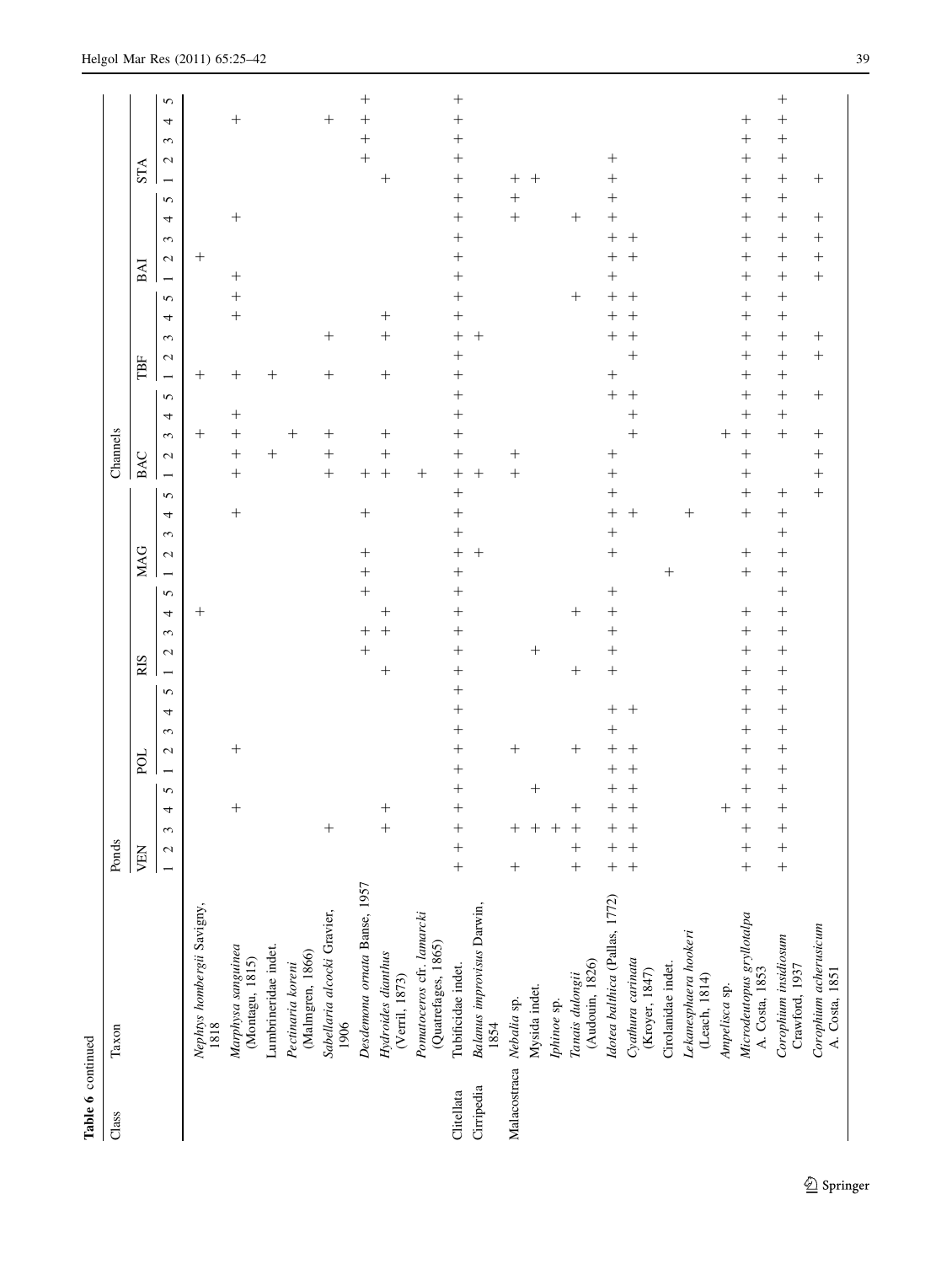| Table 6 continued |                                                          |                               |           |           |        |        |        |        |              |                     |        |        |              |           |              |        |        |              |        |               |           |                  |                  |           |           |        |                    |                   |              |        |                   |        |                |   |           |        |
|-------------------|----------------------------------------------------------|-------------------------------|-----------|-----------|--------|--------|--------|--------|--------------|---------------------|--------|--------|--------------|-----------|--------------|--------|--------|--------------|--------|---------------|-----------|------------------|------------------|-----------|-----------|--------|--------------------|-------------------|--------------|--------|-------------------|--------|----------------|---|-----------|--------|
| Class             | Taxon                                                    | Ponds                         |           |           |        |        |        |        |              |                     |        |        |              |           |              |        |        |              |        | Channels      |           |                  |                  |           |           |        |                    |                   |              |        |                   |        |                |   |           |        |
|                   |                                                          | VEN                           |           |           | POL    |        |        |        |              | RIS                 |        |        |              |           | MAG          |        |        |              | BAC    |               |           |                  |                  | TBF       |           |        |                    | BAI               |              |        |                   |        | <b>STA</b>     |   |           |        |
|                   |                                                          | 3<br>$\overline{\mathcal{L}}$ | 4         | 5         |        | 2      | 3      | 4      | $\mathbf{v}$ | 2                   | 3      | 4      | $\mathbf{v}$ |           | $\mathbf{c}$ | 3      | 4      | $\mathbf{v}$ |        | $\mathcal{L}$ | 4<br>3    | $\mathbf{v}$     |                  | 2         | 3         | 4      | $\mathbf{\hat{z}}$ |                   | $\mathbf{C}$ | 3      | $\mathbf{v}$<br>4 |        | $\overline{c}$ | 3 | 4         | 5      |
|                   | Gammarus aequicauda<br>(Martynov, 1931)                  | $+$ $+$ $+$                   |           | $^{+}$    | $^{+}$ |        | $^{+}$ | $^{+}$ | $^{+}$       | $^{+}$<br>$^{+}$    | $^{+}$ | $^{+}$ | $^{+}$       | $^{+}$    | $^{+}$       | $^{+}$ | $^{+}$ | $^{+}$       | $^{+}$ | $^{+}$        |           | $^{+}$           | $\ddot{}$        | $^{+}$    | $\ddot{}$ | $^{+}$ | $^{+}$             | $^{+}$            | $^{+}$       | $^{+}$ | $^{+}$<br>$^{+}$  | $^{+}$ |                |   |           | $^{+}$ |
|                   | Ericthonius brasiliensis<br>(Dana, 1855)                 |                               |           |           |        |        |        |        |              |                     |        |        |              |           |              |        |        |              |        |               |           |                  | $^{+}$           |           |           |        |                    |                   |              |        |                   |        |                |   |           |        |
|                   | (Montagu, 1804)<br>Melita palmata                        | $^{+}$                        |           |           |        | $^{+}$ |        | $^{+}$ |              |                     |        |        |              |           |              |        | $^{+}$ |              | $^{+}$ | $\ddot{}$     | $^{+}$    | $^{+}$           | $^{+}$           | $\ddot{}$ | $\ddot{}$ | $^{+}$ | $\ddot{}$          | $^{+}$            | $^{+}$       | $^{+}$ | $^{+}$<br>$^{+}$  |        |                |   |           |        |
|                   | Stenothoe cfr. valida Dana,<br>1855                      |                               |           |           |        |        |        |        |              |                     |        |        |              |           | $^{+}$       |        |        |              |        |               |           |                  |                  |           |           |        |                    |                   |              |        |                   |        |                |   | $\! + \!$ |        |
|                   | Orchestia sp.                                            |                               |           | $\! + \!$ |        |        |        |        |              |                     |        |        |              |           |              |        |        |              |        |               |           |                  |                  |           |           |        |                    |                   |              |        |                   |        |                |   |           |        |
|                   | Pseudolirius kroyerii<br>(Haller, 1879)                  |                               |           |           |        |        |        |        |              |                     |        |        |              |           |              |        |        |              | $^{+}$ |               | $^{+}$    |                  |                  | $\ddot{}$ | $^{+}$    |        |                    | $^{+}$            |              |        |                   |        |                |   |           |        |
|                   | Caprella liparotensis Haller,<br>1879                    |                               |           |           |        |        |        |        |              |                     |        |        |              |           |              |        |        |              | $^{+}$ |               |           |                  |                  |           | $^{+}$    |        |                    |                   | $^{+}$       |        |                   |        |                |   |           |        |
|                   | Caridea indet.                                           |                               |           |           |        |        |        |        |              |                     |        |        |              |           |              |        |        |              |        |               |           |                  |                  |           |           |        |                    |                   | $^{+}$       |        |                   |        |                |   |           |        |
|                   | Carcinus aestuarii Nardo, 1847                           |                               |           |           |        | $^{+}$ |        | $^{+}$ |              |                     |        |        |              |           |              |        |        |              | $^{+}$ |               | $^{+}$    |                  |                  |           |           | $^{+}$ |                    |                   |              | $^{+}$ | $^{+}$            |        |                |   |           |        |
|                   | Brachynotus cfr. gemmellari<br>(Rizza, 1839)             |                               |           |           |        |        |        |        |              |                     |        |        |              |           |              |        |        |              |        |               |           |                  |                  |           |           |        |                    |                   |              |        | $\! + \!$         |        | $^{+}$         |   |           |        |
| Insecta           | Chironomus salinarius Kieffer, + +<br>1915               |                               | $\! + \!$ | $^{+}$    | $^{+}$ | $^{+}$ | $^{+}$ | $^{+}$ | $\ddot{}$    | $^{+}$<br>$\ddot{}$ | $^{+}$ | $^{+}$ | $^{+}$       | $\ddot{}$ | $^{+}$       |        |        | $\ddot{}$    | $^{+}$ |               |           | $^{+}$<br>$^{+}$ |                  | $^{+}$    | $\ddot{}$ | $^{+}$ | $^{+}$             |                   | $^{+}$       | $^{+}$ | $^{+}$<br>$^{+}$  |        |                |   |           |        |
|                   | Ophiuroidea Amphipholis squamata<br>(Dalle Chiaje, 1828) | $+$ $+$ $+$                   |           |           |        | $^{+}$ | $^{+}$ |        |              |                     |        | $^{+}$ |              |           |              |        |        |              | $^{+}$ | $^{+}$        | $\ddot{}$ | $^{+}$           | $^{+}$<br>$^{+}$ | $^{+}$    | $^{+}$    | $^{+}$ |                    | $\qquad \qquad +$ |              | $^{+}$ | $^{+}$<br>$^{+}$  |        |                |   |           |        |

+<br>+<br>+<br>+

 $\ddot{}$  $\ddot{}$ 

 $^{+}$ 

 $^{+}$ 

 $\ddot{}$ 

 $\ddot{}$ 

Ascidiacea Styela plicata

Ascidiacea

(Lesueur, 1823)

Styela plicata<br>(Lesueur, 1823) Molgula sp.

Molgula sp. ? ??

Ponds: VEN Vena del Largo, POL Pola Longa, RIS Risega, MAG Magni, channels: BAC Baccarini, TBF Taglio della Baiona-Fossatone, BAI Baiona, STA Magni-Staggi

Ponds: VEN Vena del Largo, POL Pola Longa, RIS Risega, MAG Magni, channels: BAC Baccarini, TBF Taglio della Baiona-Fossatone, BAI Baiona, STA Magni-Staggi

 $\qquad \qquad +$  $\mathbf{v}$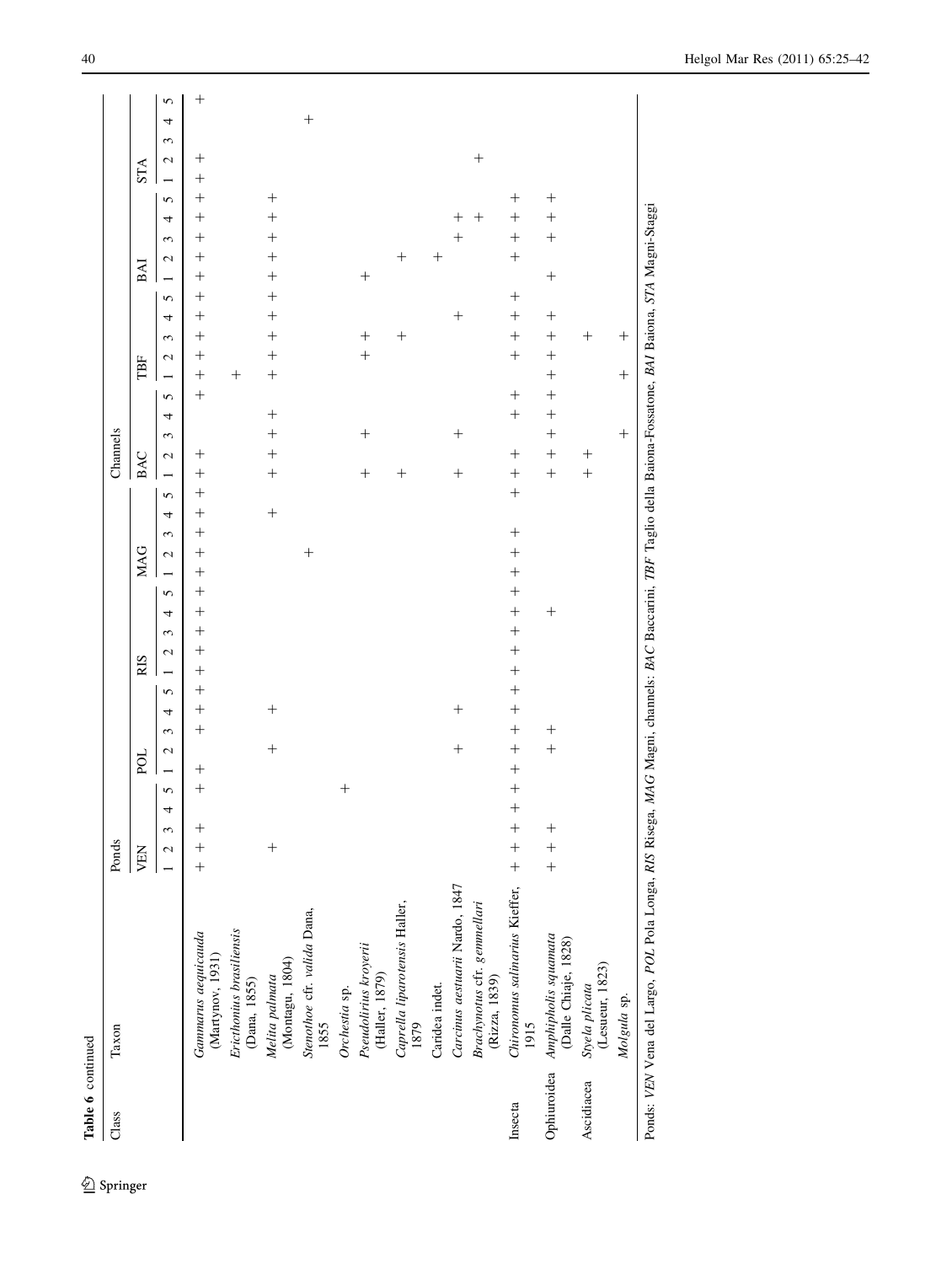#### <span id="page-16-0"></span>References

- Abbiati M, Mistri M, Bartoli M, Ceccherelli VU, Colangelo MA, Ferrari CR, Giordani G, Munari C, Nizzoli D, Ponti M, Rossi R, Viaroli P (2010) Tradeoff between conservation and exploitation of the transitional water ecosystems of the northern Adriatic Sea. Chem Ecol 26. doi[:10.1080/02757541003693193](http://dx.doi.org/10.1080/02757541003693193)
- Abbondanzi F, Campisi T, Focanti M, Guerra R, Iacondini A (2005) Assessing degradation capability of aerobic indigenous microflora in PAH-contaminated brackish sediments. Mar Environ Res 59:419–434
- Anderson MJ (2001) A new method for non-parametric multivariate analysis of variance. Austral Ecol 26:32–46
- Anderson MJ (2003a) DISTLM forward: a FORTRAN computer program to calculate a distance-based multivariate analysis for a linear model using forward selection. Department of Statistics, University of Auckland, Auckland. Available at: [www.stat.](http://www.stat.auckland.ac.nz/~mja/programs.htm) auckland.ac.nz/ $\sim$ [mja/programs.htm](http://www.stat.auckland.ac.nz/~mja/programs.htm)
- Anderson MJ (2003b) PCO: a FORTRAN computer program for principal coordinate analysis. Department of Statistics, University of Auckland, Auckland. Available at: [www.stat.auckland.](http://www.stat.auckland.ac.nz/~mja/programs.htm)  $ac.nz/\sim$ [mja/programs.htm](http://www.stat.auckland.ac.nz/~mja/programs.htm)
- Anderson MJ (2005) PERMANOVA. Permutational multivariate analysis of variance. Department of Statistics, University of Auckland, Auckland. Available at: [www.stat.auckland.ac.nz/](http://www.stat.auckland.ac.nz/~mja/programs.htm)  $\sim$ mia/programs.htm
- Anderson MJ, Willis TJ (2003) Canonical analysis of principal coordinates: a new ecologically meaningful approach for constrained ordination. Ecology 84:511–525
- Arvanitidis C, Koutsoubas D, Dounas C, Eleftheriou A (1999) Annelid fauna of a Mediterranean lagoon (Gialova Lagoon, south-west Greece): community structure in a severely fluctuating environment. J Mar Biol Assoc UK 79:849–856
- Attrill MJ (2002) A testable linear model for diversity trends in estuaries. J Anim Ecol 71:262–269
- Attrill MJ, Rundle SD (2002) Ecotone or ecocline: ecological boundaries in estuaries. Estuar Coast Shelf Sci 55:929–936
- Barnes RSK (1991) European estuaries and lagoons, a personal overview of problems and possibilities for conservation and management. Aqua Conserv Marine Freshw Ecosyst 1:79–87
- Barnes RSK (1994) A critical appraisal of the application of Guélorget and Perthuisot's concepts of the paralic ecosystem and confinement to macrotidal Europe. Estuar Coast Shelf Sci 38:41–48
- Basset A, Sabetta L, Fonnesu A, Mouillot D, Do Chi T, Viaroli P, Giordani G, Reizopoulou S, Abbiati M, Carrada GC (2006) Typology in Mediterranean transitional waters: new challenges and perspectives. Aqua Conserv Marine Freshw Ecosyst 16:441– 455
- Benedetti-Cecchi L, Rindi F, Bertocci I, Bulleri F, Cinelli F (2001) Spatial variation in development of epibenthic assemblages in a coastal lagoon. Estuar Coast Shelf Sci 52:659–668
- Bilyard GR (1987) The value of benthic infauna in marine pollution monitoring studies. Mar Pollut Bull 18:581–585
- Bona F, Cecconi G, Maffiotti A (2000) An integrated approach to assess the benthic quality after sediment capping in Venice lagoon. Aqua Ecosyst Health and Manag 3:379–386
- Cao Y, Bark AW, Williams WP (1996) Measuring the responses of macroinvertebrate communities to water pollution: a comparison of multivariate approaches, biotic and diversity indices. Hydrobiologia 341:1–19
- Dauer DM (1993) Biological criteria, environmental health and estuarine macrobenthic community structure. Mar Pollut Bull 26:249–257
- De Biasi AM, Benedetti-Cecchi L, Pacciardi L, Maggi E, Vaselli S, Bertocci I (2003) Spatial heterogeneity in the distribution of

plants and benthic invertebrates in the lagoon of Orbetello (Italy). Oceanol Acta 26:39–46

- Fabbri D, Felisatti O, Lombardo M, Trombini C, Vassura I (1998) The Lagoon of Ravenna (Italy): characterisation of mercurycontaminated sediments. Sci Total Environ 213:121–128
- Fabbri D, Tartari D, Trombini C (2000) Analysis of poly(vinyl chloride) and other polymers in sediments and suspended matter of a coastal lagoon by pyrolysis-gas chromatography-mass spectrometry. Anal Chim Acta 413:3–11
- Fabbri D, Locatelli C, Snape CE, Tarabusi S (2001a) Sulfur speciation in mercury-contaminated sediments of a coastal lagoon: the role of elemental sulfur. J Environ Monitor 3:483–486
- Fabbri D, Lombardo M, Trombini C, Vassura I, Zavoli E, Horvat M (2001b) Mercury contamination of a coastal lagoon (Pialassa Baiona, Ravenna, Italy). RMZ Mater Geoenviron 48:186–192
- Fiala M (1972) Etudes physico-chimiques des eaux et sédiments de l'étang Bages Sigean (Aude). Vie Et Milieu 23:15–50
- Franz DD, Melching CS (1997) Full equations (FEQ) model for the solution of the full, dynamic equations of motion for onedimensional unsteady flow in open channels and through control structures. U.S. Geological Survey Water-Resources Investigations Report 96-4240
- Gamito S (2008) Three main stressors acting on the Ria Formosa lagoonal system (southern Portugal): physical stress, organic matter pollution and the land-ocean gradient. Estuar Coast Shelf Sci 77:710–720
- Gray JS (2000) The measurement of marine species diversity, with an application to the benthic fauna of the Norwegian continental shelf. J Exp Mar Biol Ecol 250:23–49
- Gray JS, Wu RSS, Or YY (2002) Effects of hypoxia and organic enrichment on the coastal marine environment. Mar Ecol Prog Ser 238:249–279
- Guélorget O, Perthuisot JP (1992) Paralic ecosystem. Biological organisation and functioning. Vie Et Milieu 42:215–251
- King P, Kennedy H, Newton PP, Jickells TD, Brand T, Calvert S, Cauwet G, Etcheber H, Head B, Khripounoff A, Manighetti B, Carlos Miquel J (1998) Analysis of total and organic carbon and total nitrogen in settling oceanic particles and a marine sediment: an interlaboratory comparison. Mar Chem 60:203–216
- Lardicci C, Rossi F, Castelli A (1997) Analysis of macro-zoobenthic community structure after severe dystrophic crises in a Mediterranean coastal lagoon. Mar Pollut Bull 34:536–547
- Lardicci C, Como S, Corti S, Rossi F (2001) Recovery of the macrozoobenthic community after severe dystrophic crises in a Mediterranean coastal lagoon (Orbetello, Italy). Mar Pollut Bull 42:202–214
- Long ER, MacDonald DD, Smith SL, Calder FD (1995) Incidence of adverse biological effects within ranges of chemical concentrations in marine and estuarine sediments. Environ Manage 19:81–97
- McArdle BH, Anderson MJ (2001) Fitting multivariate models to community data: a comment on distance-based redundancy analysis. Ecology 82:290–297
- McRae C, Snape CE, Sun C-G, Fabbri D, Tartari D, Trombini C, Fallick AE (2000) Use of compound-specific stable isotope analysis to source anthropogenic natural gas-derived polycyclic aromatic hydrocarbons in a lagoon sediment. Environ Sci Technol 34:4684–4686
- Mistri M, Fano EA, Rossi G, Caselli K, Rossi R (2000) Variability in macrobenthos communities in the Valli di Comacchio, northern Italy, a hypereutrophized lagoonal ecosystem. Estuar Coast Shelf Sci 51:599–601
- Mistri M, Fano EA, Rossi R (2001) Redundancy of macrobenthos from lagoonal habitats in the Adriatic Sea. Mar Ecol Prog Ser 215:289–296